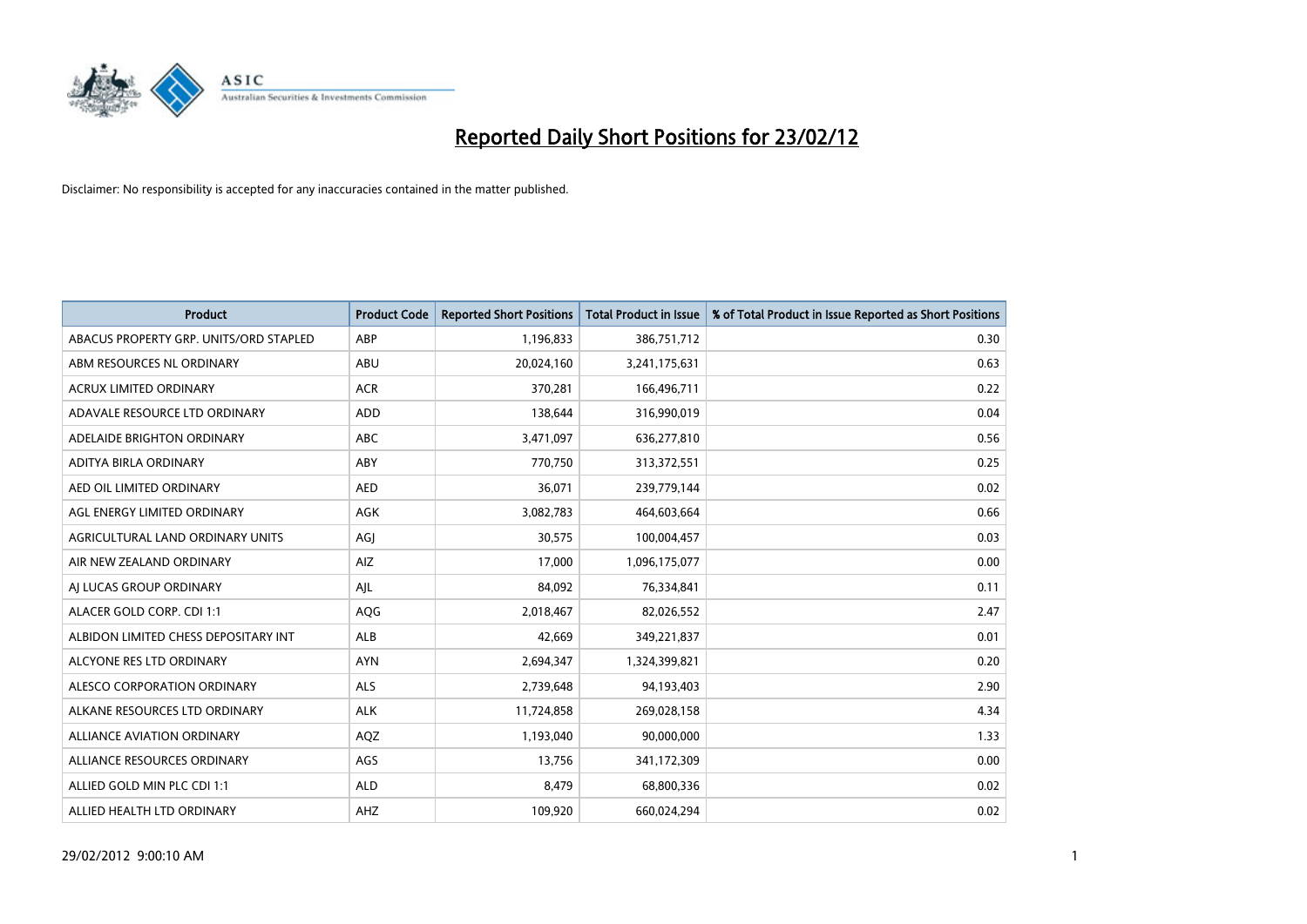

| <b>Product</b>                         | <b>Product Code</b> | <b>Reported Short Positions</b> | <b>Total Product in Issue</b> | % of Total Product in Issue Reported as Short Positions |
|----------------------------------------|---------------------|---------------------------------|-------------------------------|---------------------------------------------------------|
| ALTONA MINING LTD ORDINARY             | <b>AOH</b>          | 743,331                         | 522,091,038                   | 0.14                                                    |
| ALUMINA LIMITED ORDINARY               | <b>AWC</b>          | 45,025,481                      | 2,440,196,187                 | 1.83                                                    |
| AMADEUS ENERGY ORDINARY                | AMU                 | 454,000                         | 274,786,018                   | 0.17                                                    |
| AMALGAMATED HOLDINGS ORDINARY          | AHD                 | 20,914                          | 157,533,146                   | 0.01                                                    |
| AMCOM TELECOMM, ORDINARY               | AMM                 | 442                             | 241,491,904                   | 0.00                                                    |
| AMCOR LIMITED ORDINARY                 | AMC                 | 5,766,762                       | 1,206,684,923                 | 0.47                                                    |
| AMP LIMITED ORDINARY                   | AMP                 | 16,973,152                      | 2,854,672,784                 | 0.56                                                    |
| AMPELLA MINING ORDINARY                | <b>AMX</b>          | 848,371                         | 205,985,108                   | 0.41                                                    |
| ANSELL LIMITED ORDINARY                | <b>ANN</b>          | 3,087,706                       | 130,656,668                   | 2.37                                                    |
| ANTARES ENERGY LTD ORDINARY            | <b>AZZ</b>          | 147,021                         | 260,000,000                   | 0.06                                                    |
| ANZ BANKING GRP LTD ORDINARY           | ANZ                 | 15,723,811                      | 2,679,126,626                 | 0.56                                                    |
| APA GROUP STAPLED SECURITIES           | APA                 | 16,802,437                      | 639,334,625                   | 2.65                                                    |
| APEX MINERALS NL ORDINARY              | <b>AXM</b>          | 885,146                         | 5,550,243,713                 | 0.02                                                    |
| APN EUROPEAN RETAIL UNITS STAPLED SEC. | AEZ                 | 11,832                          | 544,910,660                   | 0.00                                                    |
| APN NEWS & MEDIA ORDINARY              | <b>APN</b>          | 27,071,575                      | 630,211,415                   | 4.28                                                    |
| AQUARIUS PLATINUM. ORDINARY            | <b>AQP</b>          | 4,996,904                       | 470,312,578                   | 1.06                                                    |
| AQUILA RESOURCES ORDINARY              | <b>AQA</b>          | 5,897,909                       | 411,804,442                   | 1.40                                                    |
| ARAFURA RESOURCE LTD ORDINARY          | <b>ARU</b>          | 12,696,143                      | 367,980,342                   | 3.44                                                    |
| ARB CORPORATION ORDINARY               | <b>ARP</b>          | 25,034                          | 72,481,302                    | 0.02                                                    |
| ARCHER EXPLORATION ORDINARY            | AXE                 | 25,000                          | 67,142,763                    | 0.04                                                    |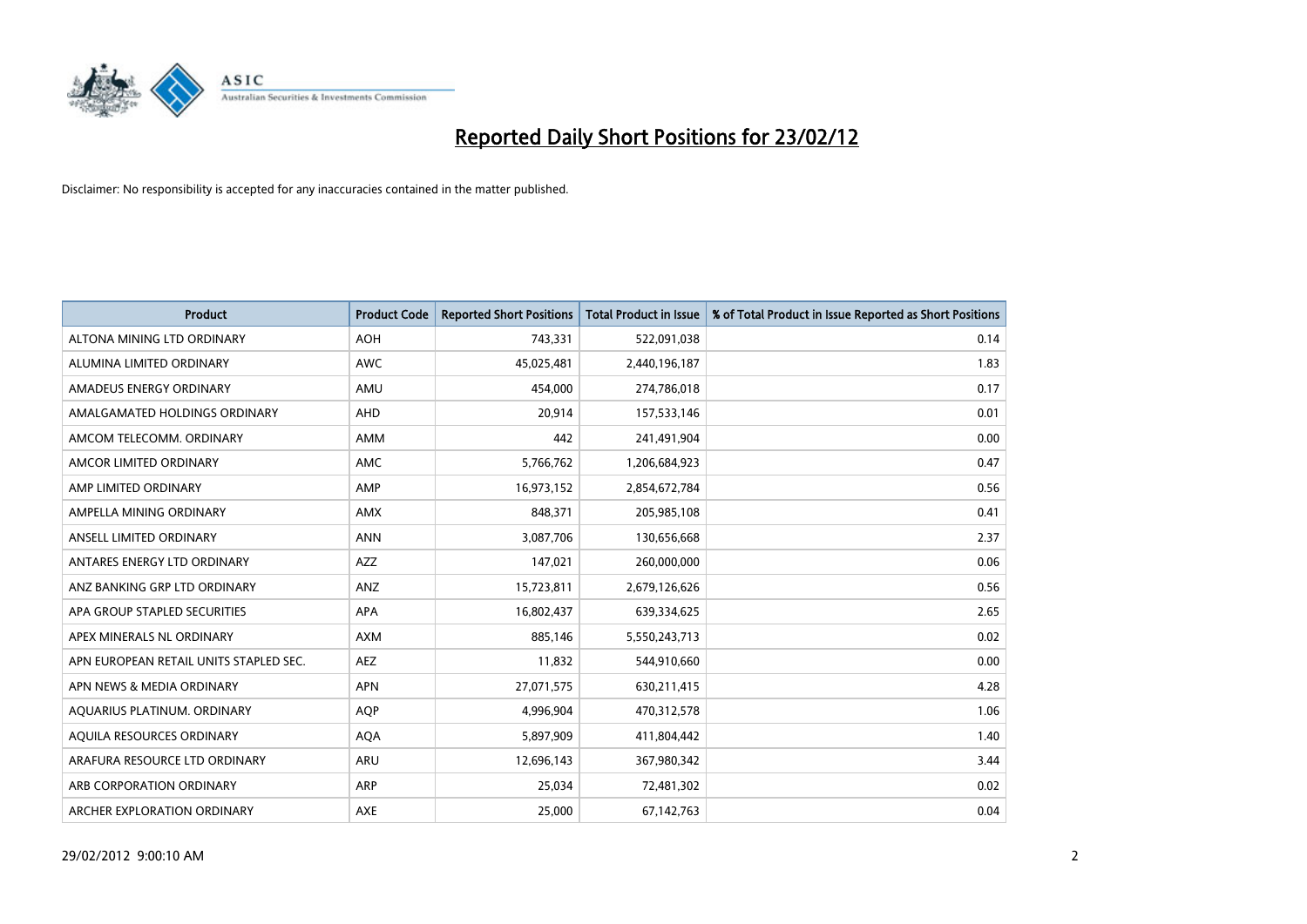

| <b>Product</b>                          | <b>Product Code</b> | <b>Reported Short Positions</b> | <b>Total Product in Issue</b> | % of Total Product in Issue Reported as Short Positions |
|-----------------------------------------|---------------------|---------------------------------|-------------------------------|---------------------------------------------------------|
| ARDENT LEISURE GROUP STAPLED SECURITIES | AAD                 | 541,672                         | 324,236,390                   | 0.17                                                    |
| ARISTOCRAT LEISURE ORDINARY             | ALL                 | 19,105,360                      | 543,181,024                   | 3.51                                                    |
| ASCIANO LIMITED ORDINARY                | <b>AIO</b>          | 8,541,924                       | 975,385,664                   | 0.88                                                    |
| ASG GROUP LIMITED ORDINARY              | ASZ                 | 171,512                         | 171,456,889                   | 0.10                                                    |
| ASPEN GROUP ORD/UNITS STAPLED           | <b>APZ</b>          | 1,185,351                       | 591,084,183                   | 0.20                                                    |
| ASPIRE MINING LTD ORDINARY              | AKM                 | 561,198                         | 620,594,556                   | 0.09                                                    |
| ASTON RES LTD ORDINARY                  | <b>AZT</b>          | 932,583                         | 204,668,861                   | 0.45                                                    |
| ASTRO JAP PROP GROUP STAPLED SECURITIES | AJA                 | 40,414                          | 58,445,002                    | 0.06                                                    |
| ASX LIMITED ORDINARY                    | ASX                 | 2,860,301                       | 175,136,729                   | 1.64                                                    |
| ATLANTIC LIMITED ORDINARY               | ATI                 | 50,000                          | 133,698,601                   | 0.04                                                    |
| ATLAS IRON LIMITED ORDINARY             | <b>AGO</b>          | 16,060,713                      | 894,859,560                   | 1.79                                                    |
| AURORA OIL & GAS ORDINARY               | <b>AUT</b>          | 7,669,635                       | 411,655,343                   | 1.87                                                    |
| AUSDRILL LIMITED ORDINARY               | ASL                 | 704,513                         | 303,288,155                   | 0.22                                                    |
| AUSENCO LIMITED ORDINARY                | AAX                 | 1,344,053                       | 123,258,843                   | 1.09                                                    |
| AUSGOLD LIMITED ORDINARY                | <b>AUC</b>          | 27,600                          | 120,488,473                   | 0.02                                                    |
| AUSTAL LIMITED ORDINARY                 | ASB                 | 332,291                         | 188,069,638                   | 0.18                                                    |
| AUSTAR UNITED ORDINARY                  | <b>AUN</b>          | 11,863,962                      | 1,271,505,737                 | 0.93                                                    |
| AUSTBROKERS HOLDINGS ORDINARY           | <b>AUB</b>          | $\overline{2}$                  | 55,545,576                    | 0.00                                                    |
| AUSTIN ENGINEERING ORDINARY             | ANG                 | 18,020                          | 72,314,403                    | 0.02                                                    |
| <b>AUSTRALAND ASSETS ASSETS</b>         | AAZPB               | 1,168                           | 2,750,000                     | 0.04                                                    |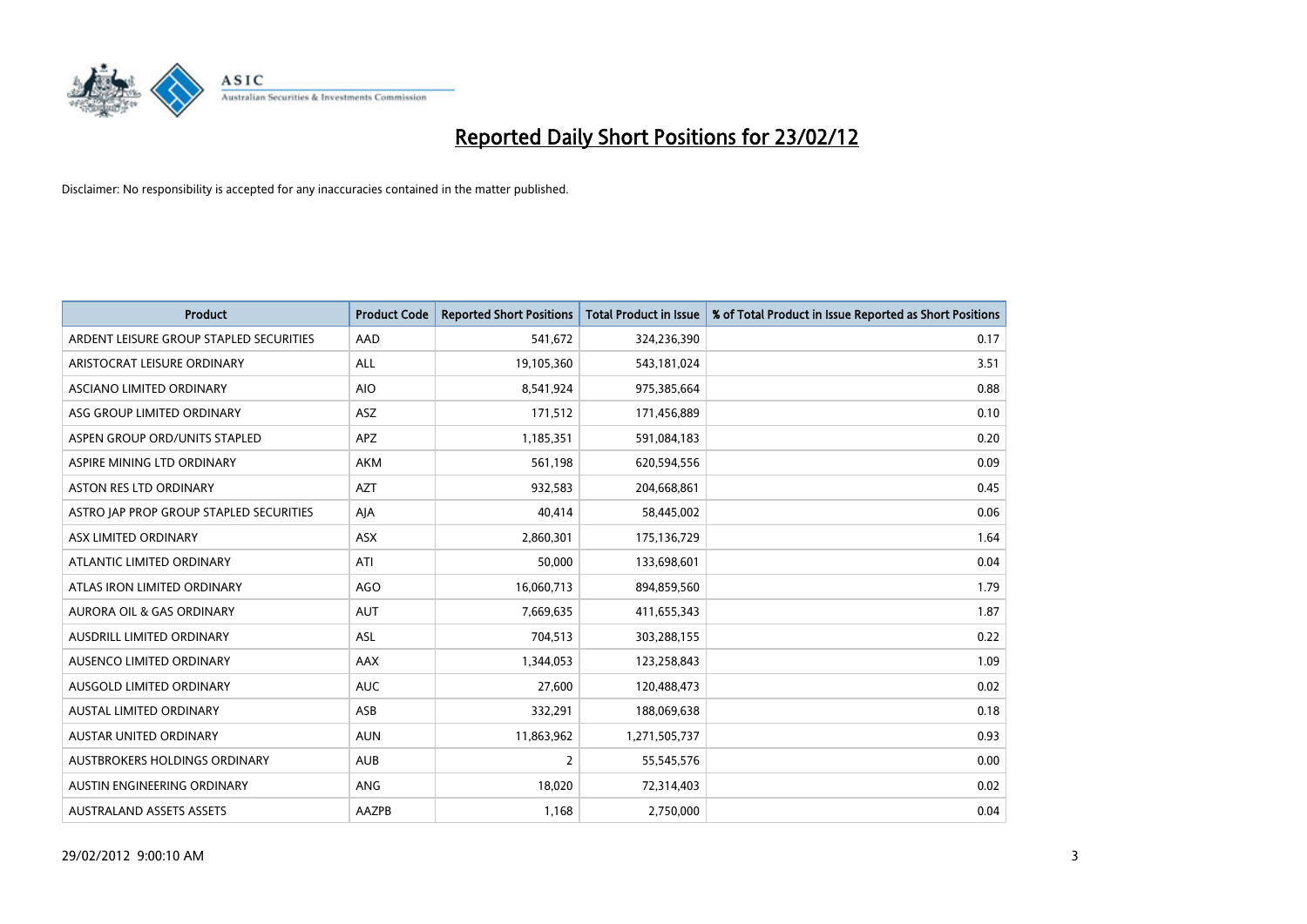

| <b>Product</b>                       | <b>Product Code</b> | <b>Reported Short Positions</b> | <b>Total Product in Issue</b> | % of Total Product in Issue Reported as Short Positions |
|--------------------------------------|---------------------|---------------------------------|-------------------------------|---------------------------------------------------------|
| AUSTRALAND PROPERTY STAPLED SECURITY | <b>ALZ</b>          | 1,236,448                       | 576,846,597                   | 0.20                                                    |
| AUSTRALIAN AGRICULT. ORDINARY        | AAC                 | 942,411                         | 312,861,135                   | 0.29                                                    |
| AUSTRALIAN EDUCATION UNITS           | <b>AEU</b>          | 625,000                         | 175,465,397                   | 0.36                                                    |
| AUSTRALIAN INFRASTR, UNITS/ORDINARY  | <b>AIX</b>          | 12,640,831                      | 620,733,944                   | 2.04                                                    |
| AUSTRALIAN MINES LTD ORDINARY        | <b>AUZ</b>          | 1,400,000                       | 636,910,317                   | 0.22                                                    |
| AUSTRALIAN PHARM, ORDINARY           | API                 | 305,582                         | 488,115,883                   | 0.06                                                    |
| AUTOMOTIVE HOLDINGS ORDINARY         | AHE                 | 7,949                           | 260,579,682                   | 0.00                                                    |
| AVEXA LIMITED ORDINARY               | <b>AVX</b>          | 243,657                         | 847,688,779                   | 0.03                                                    |
| AWE LIMITED ORDINARY                 | <b>AWE</b>          | 2,087,783                       | 521,871,941                   | 0.40                                                    |
| AZIMUTH RES LTD ORDINARY             | <b>AZH</b>          | 73,418                          | 392,575,724                   | 0.02                                                    |
| AZUMAH RESOURCES ORDINARY            | <b>AZM</b>          | 3,543,447                       | 282,020,356                   | 1.27                                                    |
| BANDANNA ENERGY ORDINARY             | <b>BND</b>          | 2,954,155                       | 528,481,199                   | 0.55                                                    |
| BANK OF QUEENSLAND. ORDINARY         | <b>BOO</b>          | 7,555,759                       | 229,598,329                   | 3.28                                                    |
| <b>BASE RES LIMITED ORDINARY</b>     | <b>BSE</b>          | 1,205,445                       | 460,440,029                   | 0.26                                                    |
| <b>BATHURST RESOURCES ORDINARY</b>   | <b>BTU</b>          | 9,956,202                       | 691,447,997                   | 1.45                                                    |
| <b>BAUXITE RESOURCE LTD ORDINARY</b> | <b>BAU</b>          | 12,000                          | 235,379,896                   | 0.01                                                    |
| BC IRON LIMITED ORDINARY             | <b>BCI</b>          | 335,757                         | 103,711,000                   | 0.32                                                    |
| BEACH ENERGY LIMITED ORDINARY        | <b>BPT</b>          | 19,461,030                      | 1,112,199,119                 | 1.76                                                    |
| <b>BEADELL RESOURCE LTD ORDINARY</b> | <b>BDR</b>          | 4,604,389                       | 657,906,946                   | 0.70                                                    |
| BENDIGO AND ADELAIDE ORDINARY        | <b>BEN</b>          | 7,212,757                       | 384,372,554                   | 1.87                                                    |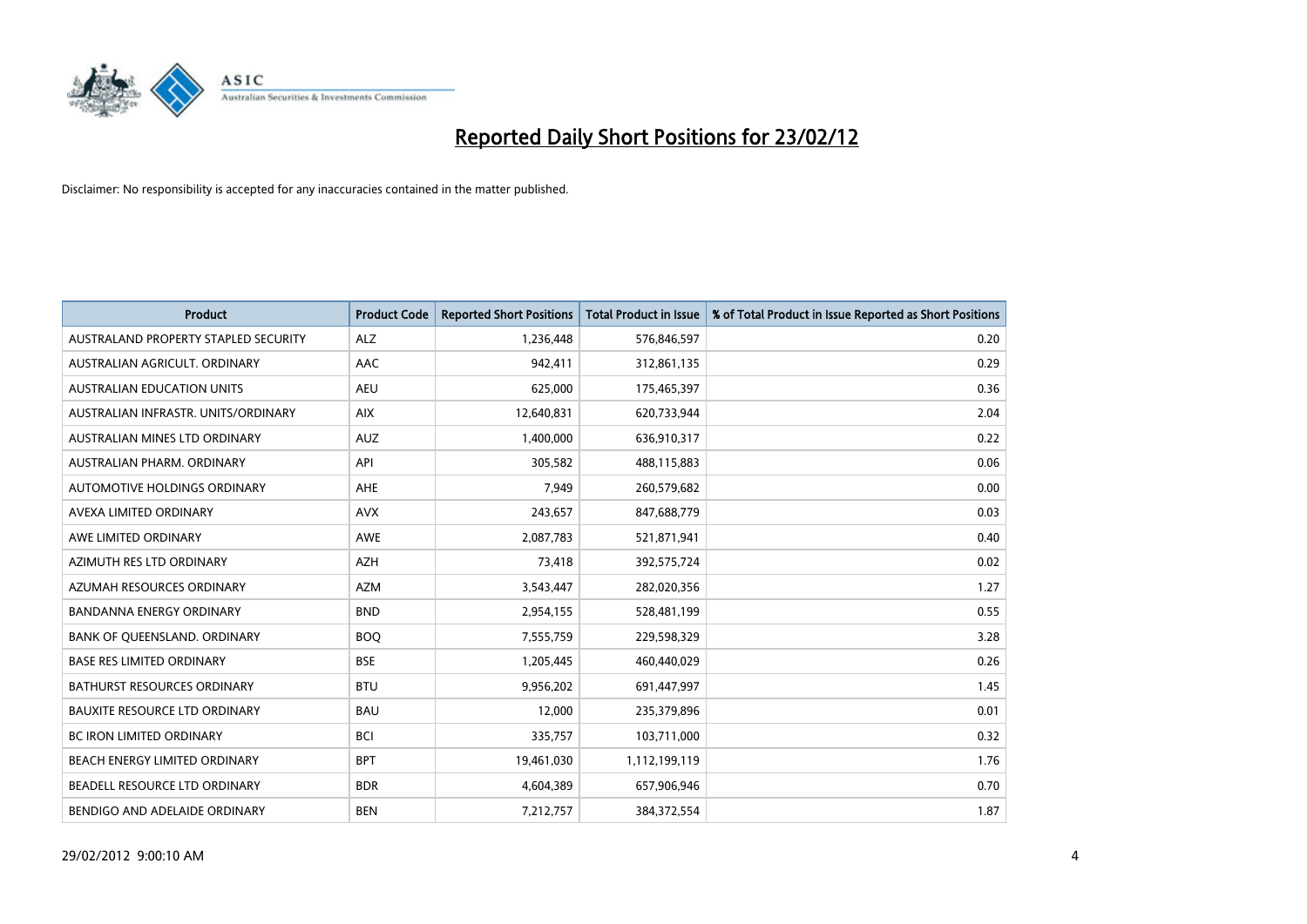

| <b>Product</b>                       | <b>Product Code</b> | <b>Reported Short Positions</b> | <b>Total Product in Issue</b> | % of Total Product in Issue Reported as Short Positions |
|--------------------------------------|---------------------|---------------------------------|-------------------------------|---------------------------------------------------------|
| <b>BENITEC BIOPHARMA ORDINARY</b>    | <b>BLT</b>          | 93,714                          | 970,628,529                   | 0.01                                                    |
| BERKELEY RESOURCES ORDINARY          | <b>BKY</b>          | 179,238                         | 174,298,273                   | 0.10                                                    |
| BETASHARES ASX RES ETF UNITS         | <b>ORE</b>          | 94,330                          | 4,220,217                     | 2.24                                                    |
| BHP BILLITON LIMITED ORDINARY        | <b>BHP</b>          | 19,211,064                      | 3,211,691,105                 | 0.57                                                    |
| <b>BILLABONG ORDINARY</b>            | <b>BBG</b>          | 25,823,583                      | 255,102,103                   | 10.08                                                   |
| <b>BIOTA HOLDINGS ORDINARY</b>       | <b>BTA</b>          | 1,784,150                       | 181,703,711                   | 0.97                                                    |
| <b>BISALLOY STEEL ORDINARY</b>       | <b>BIS</b>          | 84,480                          | 43,291,509                    | 0.20                                                    |
| BKI INVESTMENT LTD ORDINARY          | BKI                 | 508                             | 425,549,573                   | 0.00                                                    |
| <b>BLACKTHORN RESOURCES ORDINARY</b> | <b>BTR</b>          | 35,848                          | 122,918,000                   | 0.03                                                    |
| <b>BLUESCOPE STEEL LTD ORDINARY</b>  | <b>BSL</b>          | 36,038,364                      | 3,349,185,247                 | 1.08                                                    |
| <b>BOART LONGYEAR ORDINARY</b>       | BLY                 | 3,576,411                       | 461,163,412                   | 0.78                                                    |
| <b>BOOM LOGISTICS ORDINARY</b>       | <b>BOL</b>          | 352,835                         | 468,663,585                   | 0.07                                                    |
| BORAL LIMITED, ORDINARY              | <b>BLD</b>          | 30,625,586                      | 744,729,957                   | 4.08                                                    |
| BOTSWANA METALS LTD ORDINARY         | <b>BML</b>          | 7,000                           | 143,717,013                   | 0.00                                                    |
| <b>BRADKEN LIMITED ORDINARY</b>      | <b>BKN</b>          | 4,406,827                       | 166,624,800                   | 2.64                                                    |
| <b>BRAMBLES LIMITED ORDINARY</b>     | <b>BXB</b>          | 15,527,683                      | 1,480,393,689                 | 1.05                                                    |
| BREVILLE GROUP LTD ORDINARY          | <b>BRG</b>          | 9,055                           | 130,095,322                   | 0.00                                                    |
| <b>BRICKWORKS LIMITED ORDINARY</b>   | <b>BKW</b>          | 17,715                          | 147,567,333                   | 0.01                                                    |
| <b>BROCKMAN RESOURCES ORDINARY</b>   | <b>BRM</b>          | 213,759                         | 144,853,151                   | 0.14                                                    |
| BT INVESTMENT MNGMNT ORDINARY        | <b>BTT</b>          | 156,388                         | 267,906,977                   | 0.06                                                    |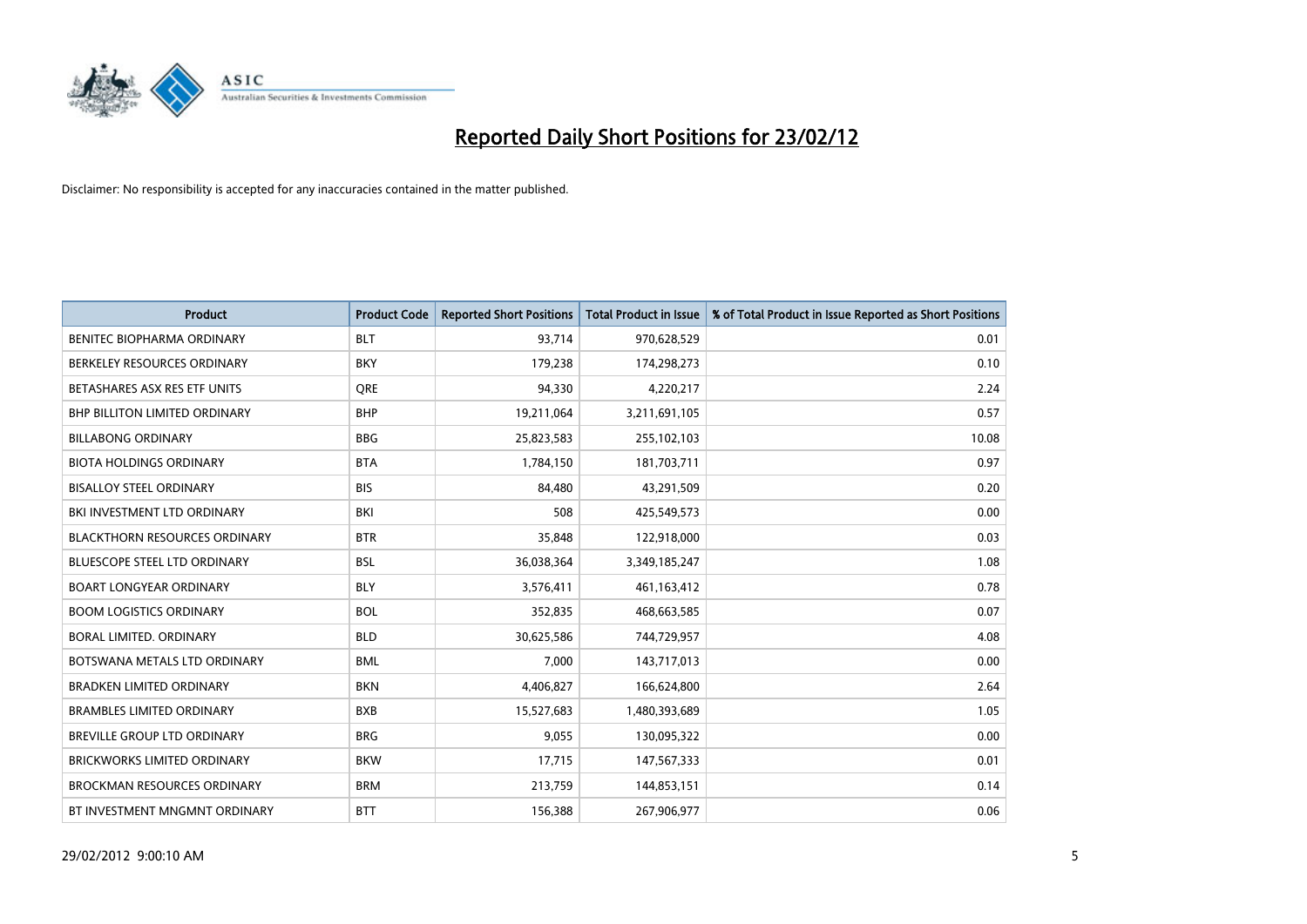

| <b>Product</b>                        | <b>Product Code</b> | <b>Reported Short Positions</b> | <b>Total Product in Issue</b> | % of Total Product in Issue Reported as Short Positions |
|---------------------------------------|---------------------|---------------------------------|-------------------------------|---------------------------------------------------------|
| <b>BURU ENERGY ORDINARY</b>           | <b>BRU</b>          | 6,274,856                       | 234,204,477                   | 2.68                                                    |
| <b>BWP TRUST ORDINARY UNITS</b>       | <b>BWP</b>          | 493,702                         | 520,012,793                   | 0.09                                                    |
| CABCHARGE AUSTRALIA ORDINARY          | CAB                 | 625,452                         | 120,437,014                   | 0.52                                                    |
| CALTEX AUSTRALIA ORDINARY             | <b>CTX</b>          | 5,962,545                       | 270,000,000                   | 2.19                                                    |
| <b>CAMPBELL BROTHERS ORDINARY</b>     | <b>CPB</b>          | 1,693,406                       | 67,503,411                    | 2.51                                                    |
| CAPE LAMBERT RES LTD ORDINARY         | <b>CFE</b>          | 433,812                         | 689,108,792                   | 0.06                                                    |
| CAR PARK TECH LTD ORDINARY            | <b>CPZ</b>          | 90.000                          | 133,358,602                   | 0.07                                                    |
| <b>CARBON ENERGY ORDINARY</b>         | <b>CNX</b>          | 323,957                         | 768,960,293                   | 0.04                                                    |
| CARDNO LIMITED ORDINARY               | CDD                 | 1,168,270                       | 123,929,154                   | 0.93                                                    |
| CARDNO LIMITED RIGHTS 29-FEB-12       | <b>CDDR</b>         | 3,437                           | 13,565,067                    | 0.02                                                    |
| CARNARVON PETROLEUM ORDINARY          | <b>CVN</b>          | 736,512                         | 694,594,634                   | 0.10                                                    |
| <b>CARNEGIE WAVE ENERGY ORDINARY</b>  | <b>CWE</b>          | 83,000                          | 1,021,487,627                 | 0.01                                                    |
| <b>CARPATHIAN RESOURCES ORDINARY</b>  | <b>CPN</b>          | 75,000                          | 304,535,101                   | 0.02                                                    |
| CARPENTARIA EXP. LTD ORDINARY         | CAP                 | 9,777                           | 98,991,301                    | 0.01                                                    |
| CARSALES.COM LTD ORDINARY             | <b>CRZ</b>          | 14,045,679                      | 233,264,223                   | 6.01                                                    |
| CASH CONVERTERS ORDINARY              | CCV                 | 39,295                          | 379,761,025                   | 0.01                                                    |
| <b>CASPIAN OIL &amp; GAS ORDINARY</b> | <b>CIG</b>          | 50,000                          | 1,331,500,513                 | 0.00                                                    |
| CASSINI RESOURCES ORDINARY            | <b>CZI</b>          | 700,000                         | 17,000,000                    | 4.12                                                    |
| <b>CELLNET GROUP ORDINARY</b>         | <b>CLT</b>          | 1,342                           | 60,978,107                    | 0.00                                                    |
| CENTRAL PETROLEUM ORDINARY            | <b>CTP</b>          | 9,102,364                       | 1,253,376,265                 | 0.73                                                    |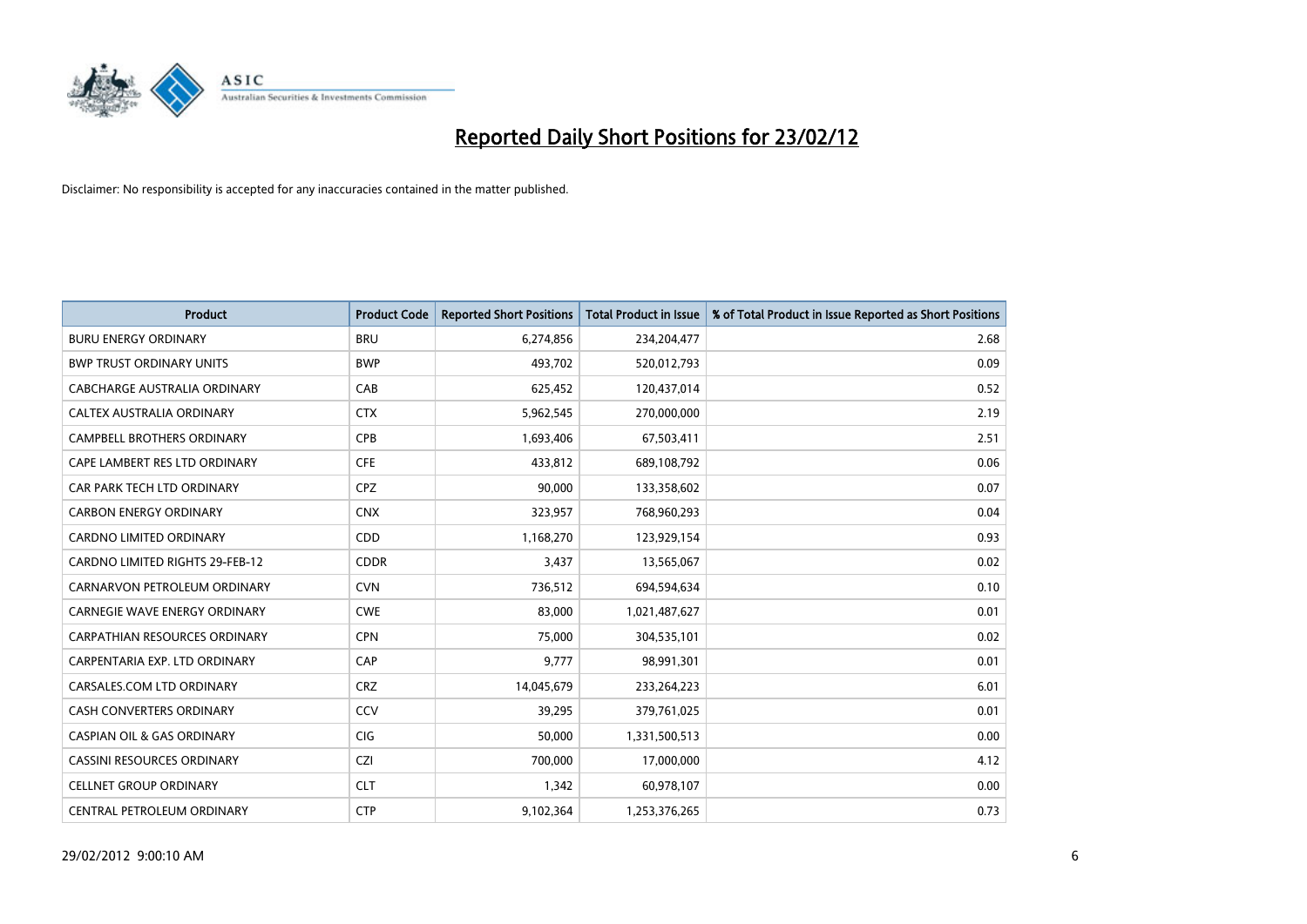

| <b>Product</b>                                | <b>Product Code</b> | <b>Reported Short Positions</b> | <b>Total Product in Issue</b> | % of Total Product in Issue Reported as Short Positions |
|-----------------------------------------------|---------------------|---------------------------------|-------------------------------|---------------------------------------------------------|
| <b>CENTRO PROPERTIES UNITS/ORD STAPLED</b>    | <b>CNP</b>          | 2,537                           | 972,414,514                   | 0.00                                                    |
| CENTRO RETAIL AUST ORD/UNIT STAPLED SEC       | <b>CRF</b>          | 104,376                         | 1,340,723,189                 | 0.00                                                    |
| <b>CENTRO RETAIL GROUP STAPLED SECURITIES</b> | <b>CER</b>          | 452,940                         | 2,286,399,424                 | 0.02                                                    |
| <b>CERAMIC FUEL CELLS ORDINARY</b>            | <b>CFU</b>          | 154,213                         | 1,366,298,863                 | 0.01                                                    |
| <b>CERRO RESOURCES NL ORDINARY</b>            | CJO                 | 2,816                           | 748,768,606                   | 0.00                                                    |
| CFS RETAIL PROPERTY UNITS                     | <b>CFX</b>          | 72,601,023                      | 2,839,591,911                 | 2.57                                                    |
| CGA MINING LIMITED ORDINARY                   | CGX                 | 35,379                          | 334,725,726                   | 0.01                                                    |
| CHALLENGER DIV.PRO. STAPLED UNITS             | CDI                 | 98,017                          | 883,903,667                   | 0.00                                                    |
| <b>CHALLENGER INFRAST, STAPLED UNITS</b>      | <b>CIF</b>          | 89.909                          | 316,223,785                   | 0.03                                                    |
| <b>CHALLENGER LIMITED ORDINARY</b>            | <b>CGF</b>          | 3,735,895                       | 552,169,544                   | 0.68                                                    |
| CHANDLER MACLEOD LTD ORDINARY                 | <b>CMG</b>          | 11,970                          | 466,466,720                   | 0.00                                                    |
| CHARTER HALL GROUP STAPLED US PROHIBIT.       | <b>CHC</b>          | 126,691                         | 308,092,325                   | 0.04                                                    |
| <b>CHARTER HALL OFFICE UNIT</b>               | COO                 | 6,547,548                       | 493,319,730                   | 1.31                                                    |
| <b>CHARTER HALL RETAIL UNITS</b>              | <b>COR</b>          | 851,533                         | 299,628,571                   | 0.28                                                    |
| <b>CHORUS LIMITED ORDINARY</b>                | <b>CNU</b>          | 1,460,983                       | 385,082,123                   | 0.38                                                    |
| CITIGOLD CORP LTD ORDINARY                    | <b>CTO</b>          | 1,682,665                       | 1,105,078,301                 | 0.15                                                    |
| CLINUVEL PHARMACEUT. ORDINARY                 | <b>CUV</b>          | 4,127                           | 30,856,956                    | 0.01                                                    |
| <b>CLOUGH LIMITED ORDINARY</b>                | <b>CLO</b>          | 177,238                         | 769,716,269                   | 0.02                                                    |
| COAL OF AFRICA LTD ORDINARY                   | <b>CZA</b>          | 114,408                         | 662,484,573                   | 0.02                                                    |
| <b>COALSPUR MINES LTD ORDINARY</b>            | <b>CPL</b>          | 1,807,727                       | 620,659,899                   | 0.26                                                    |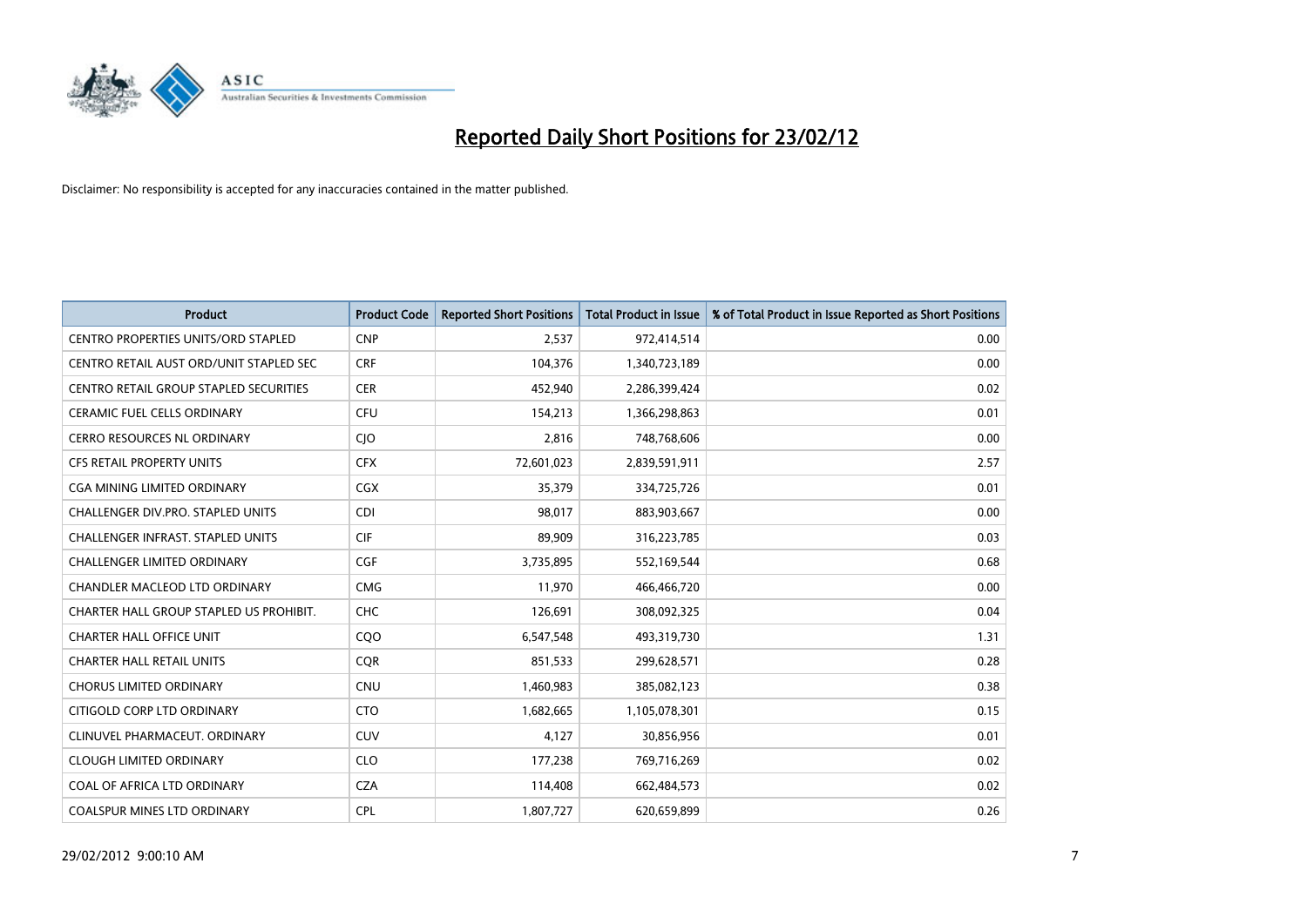

| <b>Product</b>                          | <b>Product Code</b> | <b>Reported Short Positions</b> | <b>Total Product in Issue</b> | % of Total Product in Issue Reported as Short Positions |
|-----------------------------------------|---------------------|---------------------------------|-------------------------------|---------------------------------------------------------|
| <b>COALWORKS LIMITED ORDINARY</b>       | <b>CWK</b>          | 1.496                           | 149,088,955                   | 0.00                                                    |
| <b>COBAR CONSOLIDATED ORDINARY</b>      | CCU                 | 92,604                          | 206,918,037                   | 0.05                                                    |
| COCA-COLA AMATIL ORDINARY               | <b>CCL</b>          | 9,485,415                       | 759,567,552                   | 1.21                                                    |
| COCHLEAR LIMITED ORDINARY               | <b>COH</b>          | 5,375,510                       | 56,922,933                    | 9.46                                                    |
| <b>COCKATOO COAL ORDINARY</b>           | <b>COK</b>          | 8,209,006                       | 1,016,196,908                 | 0.82                                                    |
| <b>COKAL LTD ORDINARY</b>               | <b>CKA</b>          | 392,815                         | 410,786,892                   | 0.10                                                    |
| <b>COLLINS FOODS LTD ORDINARY</b>       | <b>CKF</b>          | 5,336                           | 93,000,003                    | 0.01                                                    |
| COMMONWEALTH BANK, ORDINARY             | <b>CBA</b>          | 32,527,805                      | 1,581,280,593                 | 2.05                                                    |
| COMMONWEALTH PROP ORDINARY UNITS        | <b>CPA</b>          | 28,996,776                      | 2,389,601,065                 | 1.22                                                    |
| <b>COMPASS RESOURCES ORDINARY</b>       | <b>CMR</b>          | 63,000                          | 1,403,744,100                 | 0.00                                                    |
| <b>COMPUTERSHARE LTD ORDINARY</b>       | <b>CPU</b>          | 6,784,960                       | 555,664,059                   | 1.19                                                    |
| CONSOLIDATED MEDIA, ORDINARY            | <b>CMI</b>          | 1,086,875                       | 561,834,996                   | 0.18                                                    |
| CONTANGO MICROCAP ORDINARY              | <b>CTN</b>          | 7,500                           | 147,467,406                   | 0.01                                                    |
| CONTINENTAL COAL LTD ORDINARY           | <b>CCC</b>          | 274,487                         | 399,224,054                   | 0.06                                                    |
| <b>COOPER ENERGY LTD ORDINARY</b>       | <b>COE</b>          | 89,539                          | 292,791,528                   | 0.03                                                    |
| <b>COPPER STRIKE LTD ORDINARY</b>       | <b>CSE</b>          | 714                             | 129,455,571                   | 0.00                                                    |
| <b>CORDLIFE LIMITED ORDINARY</b>        | CBB                 | $\mathbf{1}$                    | 150,887,354                   | 0.00                                                    |
| <b>CREDIT CORP GROUP ORDINARY</b>       | <b>CCP</b>          | 5,006                           | 45,571,114                    | 0.01                                                    |
| <b>CROMWELL PROP STAPLED SECURITIES</b> | <b>CMW</b>          | 1,256,030                       | 1,113,061,036                 | 0.12                                                    |
| <b>CROWN LIMITED ORDINARY</b>           | <b>CWN</b>          | 4,542,240                       | 728,394,185                   | 0.62                                                    |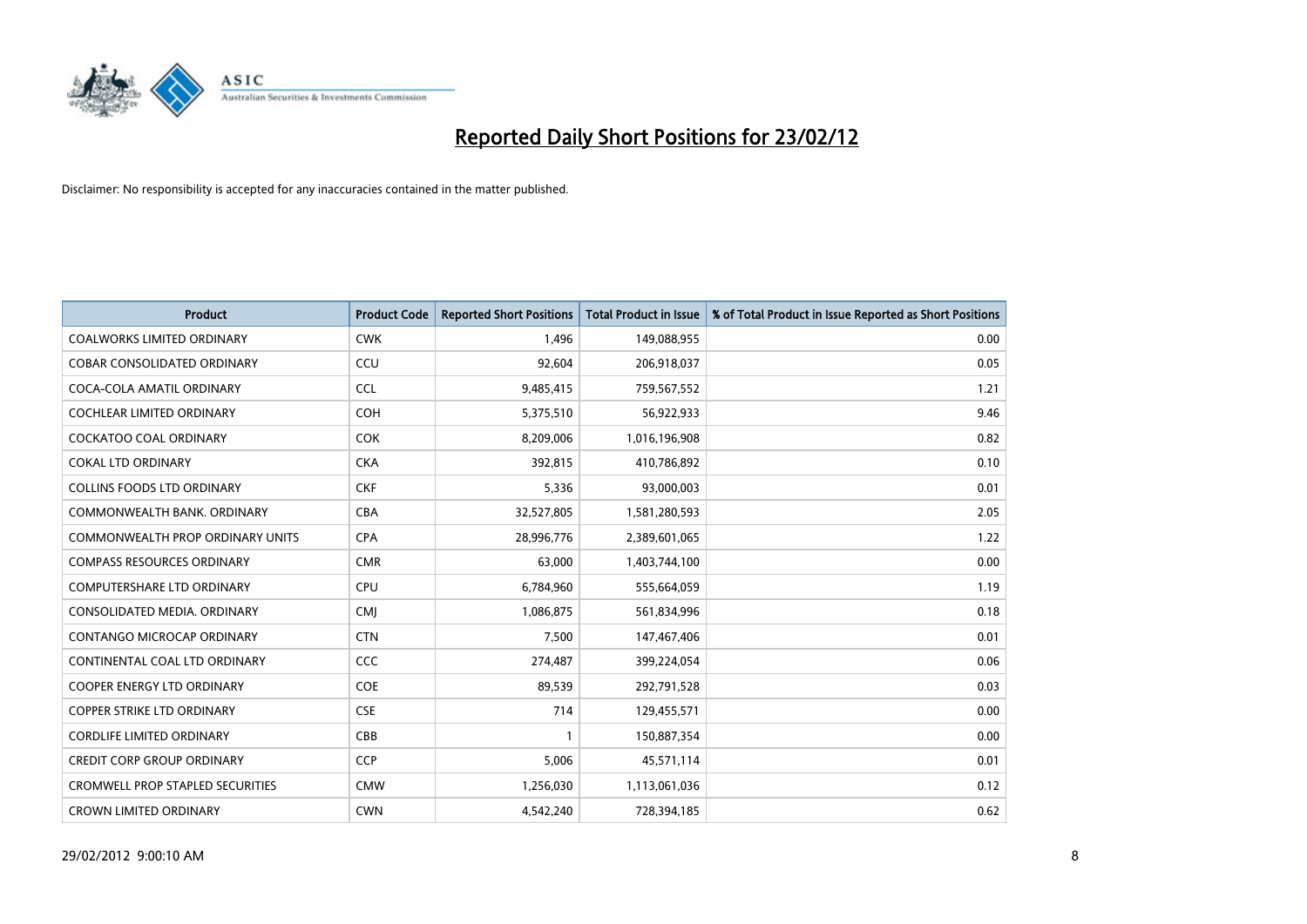

| <b>Product</b>                      | <b>Product Code</b> | <b>Reported Short Positions</b> | <b>Total Product in Issue</b> | % of Total Product in Issue Reported as Short Positions |
|-------------------------------------|---------------------|---------------------------------|-------------------------------|---------------------------------------------------------|
| <b>CSG LIMITED ORDINARY</b>         | CSV                 | 1,166,662                       | 282,567,499                   | 0.41                                                    |
| <b>CSL LIMITED ORDINARY</b>         | <b>CSL</b>          | 6,425,306                       | 519,371,923                   | 1.20                                                    |
| <b>CSR LIMITED ORDINARY</b>         | <b>CSR</b>          | 25,829,204                      | 506,000,315                   | 5.09                                                    |
| <b>CUDECO LIMITED ORDINARY</b>      | CDU                 | 3,096,385                       | 160,018,572                   | 1.94                                                    |
| <b>CUE ENERGY RESOURCE ORDINARY</b> | <b>CUE</b>          | 1,544,295                       | 695,153,053                   | 0.22                                                    |
| <b>CUSTOMERS LIMITED ORDINARY</b>   | <b>CUS</b>          | 20,579                          | 134,869,357                   | 0.01                                                    |
| DART ENERGY LTD ORDINARY            | <b>DTE</b>          | 8,504,318                       | 734,931,470                   | 1.15                                                    |
| DAVID JONES LIMITED ORDINARY        | <b>DJS</b>          | 51,223,528                      | 524,940,325                   | 9.74                                                    |
| DECMIL GROUP LIMITED ORDINARY       | <b>DCG</b>          | 53,133                          | 165,692,757                   | 0.02                                                    |
| DEEP YELLOW LIMITED ORDINARY        | <b>DYL</b>          | 65,544                          | 1,128,736,403                 | 0.01                                                    |
| DEVINE LIMITED ORDINARY             | <b>DVN</b>          | 1,011                           | 158,730,556                   | 0.00                                                    |
| DEXUS PROPERTY GROUP STAPLED UNITS  | <b>DXS</b>          | 17,675,692                      | 4,839,024,176                 | 0.35                                                    |
| DISCOVERY METALS LTD ORDINARY       | <b>DML</b>          | 7,449,894                       | 442,128,231                   | 1.69                                                    |
| DOMINO PIZZA ENTERPR ORDINARY       | <b>DMP</b>          | 747,515                         | 69,800,674                    | 1.07                                                    |
| DOWNER EDI LIMITED ORDINARY         | <b>DOW</b>          | 5,768,867                       | 429,100,296                   | 1.35                                                    |
| DRILLSEARCH ENERGY ORDINARY         | <b>DLS</b>          | 550,626                         | 336,799,196                   | 0.16                                                    |
| DUET GROUP STAPLED US PROHIBIT.     | <b>DUE</b>          | 13,741,425                      | 1,109,831,386                 | 1.25                                                    |
| DULUXGROUP LIMITED ORDINARY         | <b>DLX</b>          | 9,006,299                       | 367,456,259                   | 2.43                                                    |
| ECHO ENTERTAINMENT ORDINARY         | <b>EGP</b>          | 6,032,066                       | 688,019,737                   | 0.87                                                    |
| ELDERS LIMITED ORDINARY             | <b>ELD</b>          | 14,350,867                      | 448,598,480                   | 3.21                                                    |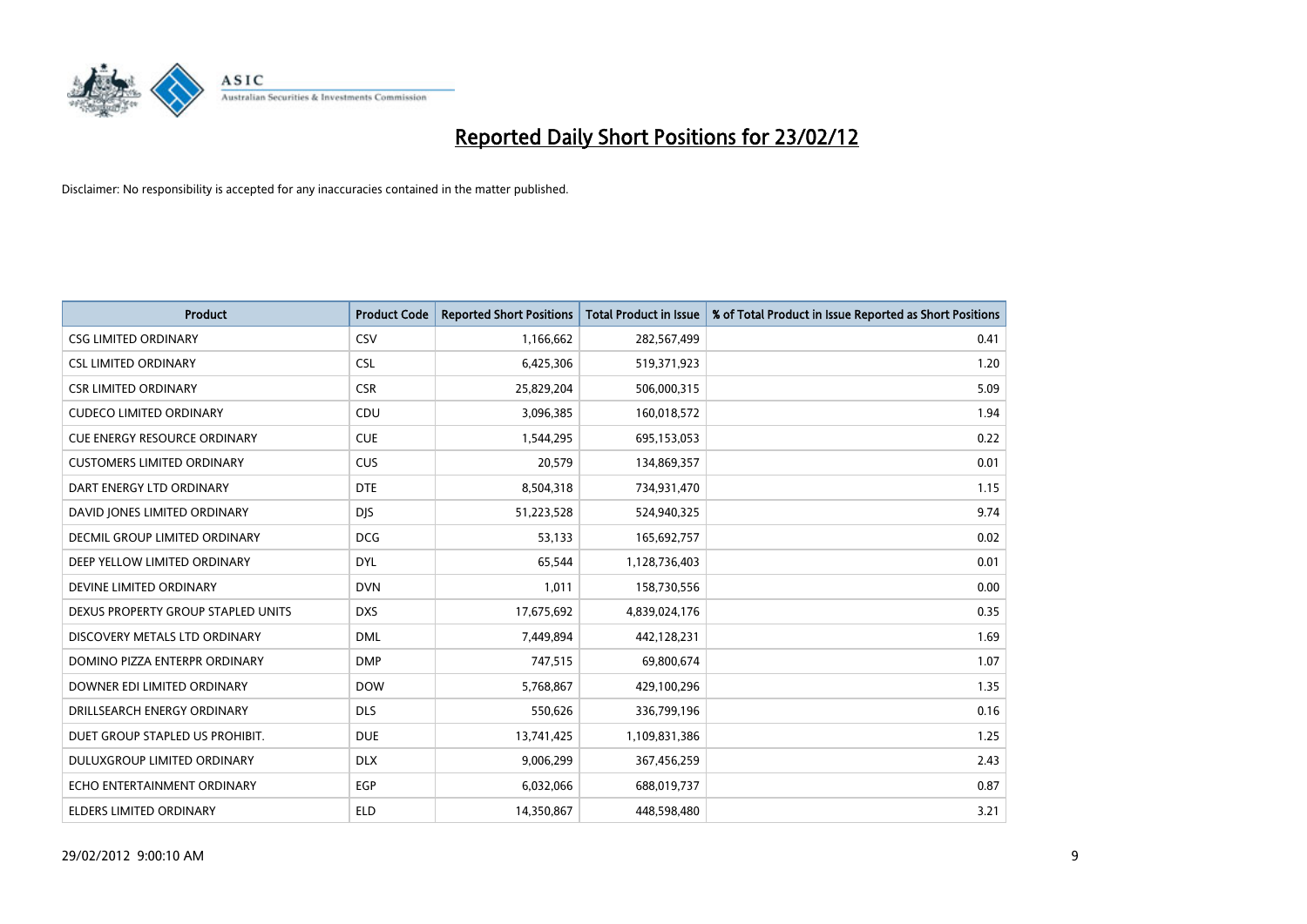

| <b>Product</b>                     | <b>Product Code</b> | <b>Reported Short Positions</b> | <b>Total Product in Issue</b> | % of Total Product in Issue Reported as Short Positions |
|------------------------------------|---------------------|---------------------------------|-------------------------------|---------------------------------------------------------|
| ELDORADO GOLD CORP CDI 1:1         | EAU                 | 41,845                          | 9,209,510                     | 0.45                                                    |
| ELEMENTAL MINERALS ORDINARY        | ELM                 | 193,537                         | 241,114,280                   | 0.08                                                    |
| ELEMENTOS LIMITED ORDINARY         | ELT                 | 16                              | 82,383,526                    | 0.00                                                    |
| ELIXIR PETROLEUM LTD ORDINARY      | <b>EXR</b>          | 324,400                         | 217,288,472                   | 0.15                                                    |
| <b>EMECO HOLDINGS ORDINARY</b>     | <b>EHL</b>          | 1,614,183                       | 631,237,586                   | 0.26                                                    |
| <b>ENDEAVOUR MIN CORP CDI 1:1</b>  | <b>EVR</b>          | 22,931                          | 119,067,827                   | 0.01                                                    |
| ENERGY RESOURCES ORDINARY 'A'      | <b>ERA</b>          | 5,071,200                       | 517,725,062                   | 0.97                                                    |
| ENERGY WORLD CORPOR. ORDINARY      | <b>EWC</b>          | 23,900,109                      | 1,734,166,672                 | 1.38                                                    |
| ENTEK ENERGY LTD ORDINARY          | ETE                 | 489,903                         | 510,657,387                   | 0.10                                                    |
| <b>ENTELLECT LIMITED ORDINARY</b>  | <b>ESN</b>          | 464,050                         | 985,337,932                   | 0.05                                                    |
| <b>ENVESTRA LIMITED ORDINARY</b>   | <b>ENV</b>          | 1,071,007                       | 1,547,890,032                 | 0.07                                                    |
| EQUATORIAL RES LTD ORDINARY        | EQX                 | 42,881                          | 114,748,553                   | 0.04                                                    |
| EUROZ LIMITED ORDINARY             | EZL                 | 100,496                         | 143,606,882                   | 0.07                                                    |
| EVOLUTION MINING LTD ORDINARY      | <b>EVN</b>          | 276,727                         | 707,105,713                   | 0.03                                                    |
| <b>EXCO RESOURCES LTD ORDINARY</b> | EXS                 | 110,560                         | 356,044,187                   | 0.03                                                    |
| EXOMA ENERGY LIMITED ORDINARY      | <b>EXE</b>          | 281,678                         | 417,357,759                   | 0.07                                                    |
| EXTRACT RESOURCES ORDINARY         | <b>EXT</b>          | 389,634                         | 251,159,163                   | 0.15                                                    |
| FAIRFAX MEDIA LTD ORDINARY         | <b>FXI</b>          | 282,489,316                     | 2,351,955,725                 | 12.03                                                   |
| <b>FANTASTIC HOLDINGS ORDINARY</b> | <b>FAN</b>          | 1,220                           | 102,739,538                   | 0.00                                                    |
| <b>FAR LTD ORDINARY</b>            | <b>FAR</b>          | 21,000,000                      | 2,150,080,157                 | 0.98                                                    |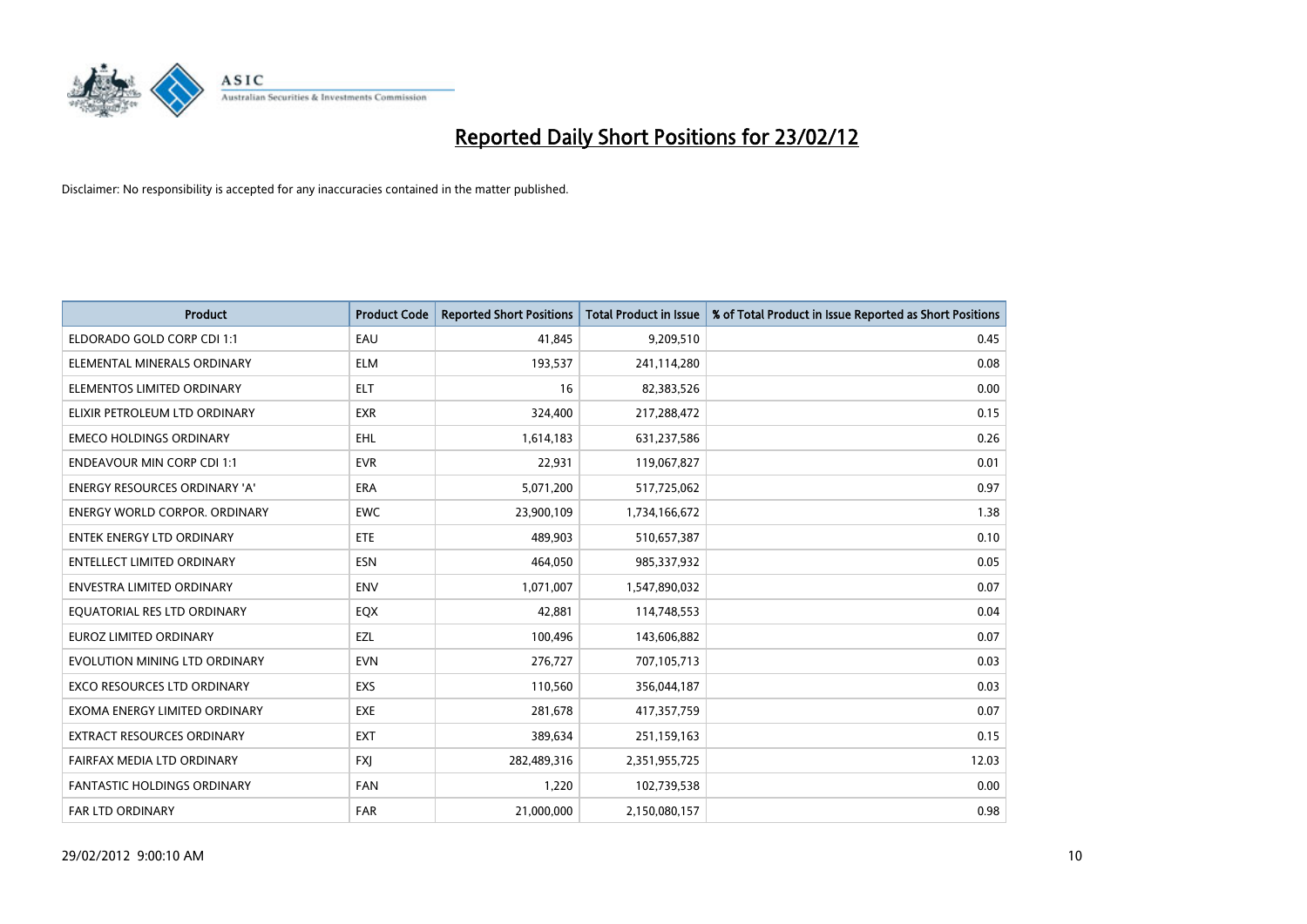

| <b>Product</b>                        | <b>Product Code</b> | <b>Reported Short Positions</b> | <b>Total Product in Issue</b> | % of Total Product in Issue Reported as Short Positions |
|---------------------------------------|---------------------|---------------------------------|-------------------------------|---------------------------------------------------------|
| FINBAR GROUP LIMITED ORDINARY         | <b>FRI</b>          | 5,957                           | 213,456,237                   | 0.00                                                    |
| FISHER & PAYKEL APP. ORDINARY         | <b>FPA</b>          | 18,298                          | 724,235,162                   | 0.00                                                    |
| FKP PROPERTY GROUP STAPLED SECURITIES | <b>FKP</b>          | 27,136,066                      | 1,197,968,723                 | 2.25                                                    |
| FLEETWOOD CORP ORDINARY               | <b>FWD</b>          | 239,814                         | 58,850,214                    | 0.39                                                    |
| FLETCHER BUILDING ORDINARY            | <b>FBU</b>          | 11,379,665                      | 680,739,504                   | 1.67                                                    |
| FLEXIGROUP LIMITED ORDINARY           | <b>FXL</b>          | 58,616                          | 279,268,329                   | 0.02                                                    |
| <b>FLIGHT CENTRE ORDINARY</b>         | <b>FLT</b>          | 9,446,545                       | 100,009,946                   | 9.42                                                    |
| FLINDERS MINES LTD ORDINARY           | <b>FMS</b>          | 31,901,892                      | 1,821,300,404                 | 1.75                                                    |
| <b>FOCUS MINERALS LTD ORDINARY</b>    | <b>FML</b>          | 414,424                         | 4,320,773,701                 | 0.00                                                    |
| FORGE GROUP LIMITED ORDINARY          | FGE                 | 120,958                         | 83,469,014                    | 0.15                                                    |
| FORTE ENERGY NL ORDINARY              | FTE                 | 2,667,039                       | 695,589,311                   | 0.38                                                    |
| <b>FORTESCUE METALS GRP ORDINARY</b>  | <b>FMG</b>          | 67,957,964                      | 3,113,798,659                 | 2.19                                                    |
| <b>FUNTASTIC LIMITED ORDINARY</b>     | <b>FUN</b>          | 322,528                         | 347,956,819                   | 0.09                                                    |
| <b>G.U.D. HOLDINGS ORDINARY</b>       | GUD                 | 344,542                         | 70,107,387                    | 0.50                                                    |
| <b>G8 EDUCATION LIMITED ORDINARY</b>  | <b>GEM</b>          | 76,000                          | 187,118,974                   | 0.04                                                    |
| <b>GALAXY RESOURCES ORDINARY</b>      | GXY                 | 2,803,180                       | 323,327,000                   | 0.85                                                    |
| <b>GEODYNAMICS LIMITED ORDINARY</b>   | GDY                 | 35,073                          | 406,452,608                   | 0.01                                                    |
| <b>GINDALBIE METALS LTD ORDINARY</b>  | GBG                 | 29,730,730                      | 1,247,487,454                 | 2.38                                                    |
| <b>GLOBAL MINING ORDINARY</b>         | GMI                 | 8,951                           | 181,898,994                   | 0.00                                                    |
| <b>GLOUCESTER COAL ORDINARY</b>       | GCL                 | 774,814                         | 202,905,967                   | 0.38                                                    |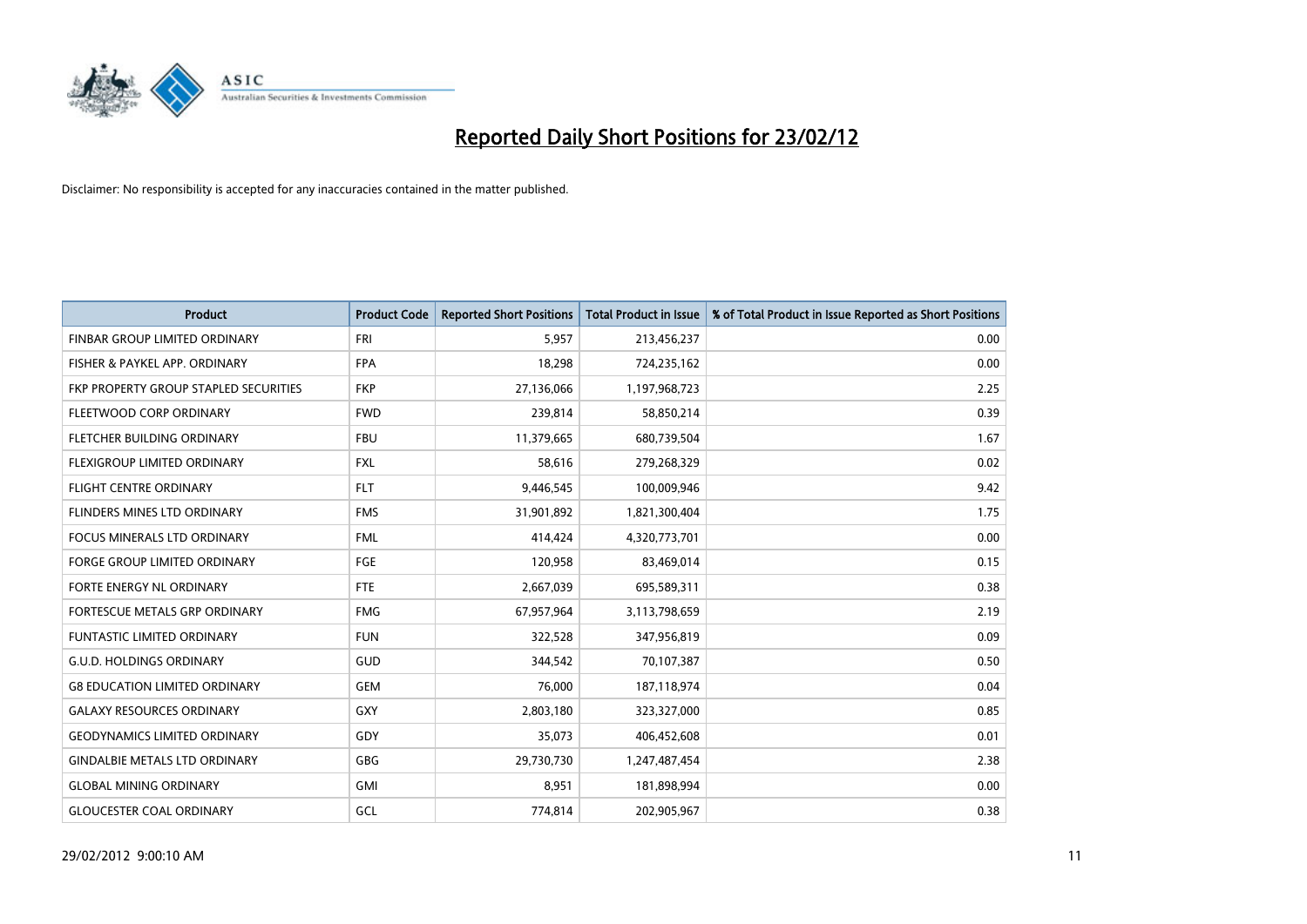

| <b>Product</b>                                   | <b>Product Code</b> | <b>Reported Short Positions</b> | <b>Total Product in Issue</b> | % of Total Product in Issue Reported as Short Positions |
|--------------------------------------------------|---------------------|---------------------------------|-------------------------------|---------------------------------------------------------|
| <b>GME RESOURCES LTD ORDINARY</b>                | <b>GME</b>          | 800                             | 322,635,902                   | 0.00                                                    |
| <b>GOLD ROAD RES LTD ORDINARY</b>                | GOR                 | 159,639                         | 389,950,665                   | 0.04                                                    |
| <b>GOLDEN WEST RESOURCE ORDINARY</b>             | <b>GWR</b>          | 1,617                           | 192,142,447                   | 0.00                                                    |
| <b>GOODMAN FIELDER. ORDINARY</b>                 | <b>GFF</b>          | 79,241,252                      | 1,955,559,207                 | 4.05                                                    |
| <b>GOODMAN GROUP STAPLED US PROHIBIT.</b>        | <b>GMG</b>          | 32,007,317                      | 7,699,816,741                 | 0.41                                                    |
| <b>GPT GROUP STAPLED SEC.</b>                    | <b>GPT</b>          | 14,529,547                      | 1,809,449,764                 | 0.78                                                    |
| <b>GRAINCORP LIMITED A CLASS ORDINARY</b>        | <b>GNC</b>          | 663,006                         | 198,318,900                   | 0.33                                                    |
| <b>GRANGE RESOURCES, ORDINARY</b>                | <b>GRR</b>          | 1,013,374                       | 1,154,359,727                 | 0.08                                                    |
| <b>GREENCAP LIMITED ORDINARY</b>                 | GCG                 | $\mathbf{1}$                    | 262,515,385                   | 0.00                                                    |
| <b>GREENLAND MIN EN LTD ORDINARY</b>             | GGG                 | 3,375,845                       | 416,390,488                   | 0.80                                                    |
| <b>GROWTHPOINT PROPERTY ORD/UNIT STAPLED SEC</b> | GOZ                 | 144,999                         | 291,904,374                   | 0.04                                                    |
| <b>GRYPHON MINERALS LTD ORDINARY</b>             | GRY                 | 1,697,015                       | 348,164,983                   | 0.49                                                    |
| <b>GUILDFORD COAL LTD ORDINARY</b>               | <b>GUF</b>          | 2,380,140                       | 239,649,486                   | 0.99                                                    |
| <b>GUINNESS PEAT GROUP. CDI 1:1</b>              | GPG                 | 54                              | 282,370,983                   | 0.00                                                    |
| <b>GUIARAT NRE COAL LTD ORDINARY</b>             | <b>GNM</b>          | 36,438                          | 992,933,858                   | 0.00                                                    |
| <b>GUNNS LIMITED ORDINARY</b>                    | <b>GNS</b>          | 53,230,758                      | 848,401,559                   | 6.27                                                    |
| <b>GWA GROUP LTD ORDINARY</b>                    | <b>GWA</b>          | 12,324,579                      | 301,525,014                   | 4.08                                                    |
| <b>HARVEY NORMAN ORDINARY</b>                    | <b>HVN</b>          | 71,079,678                      | 1,062,316,784                 | 6.70                                                    |
| HASTIE GROUP LIMITED ORDINARY                    | <b>HST</b>          | 123,989                         | 137,353,504                   | 0.08                                                    |
| <b>HASTINGS DIVERSIFIED STAPLED SECURITY</b>     | <b>HDF</b>          | 2,190,221                       | 530,001,072                   | 0.41                                                    |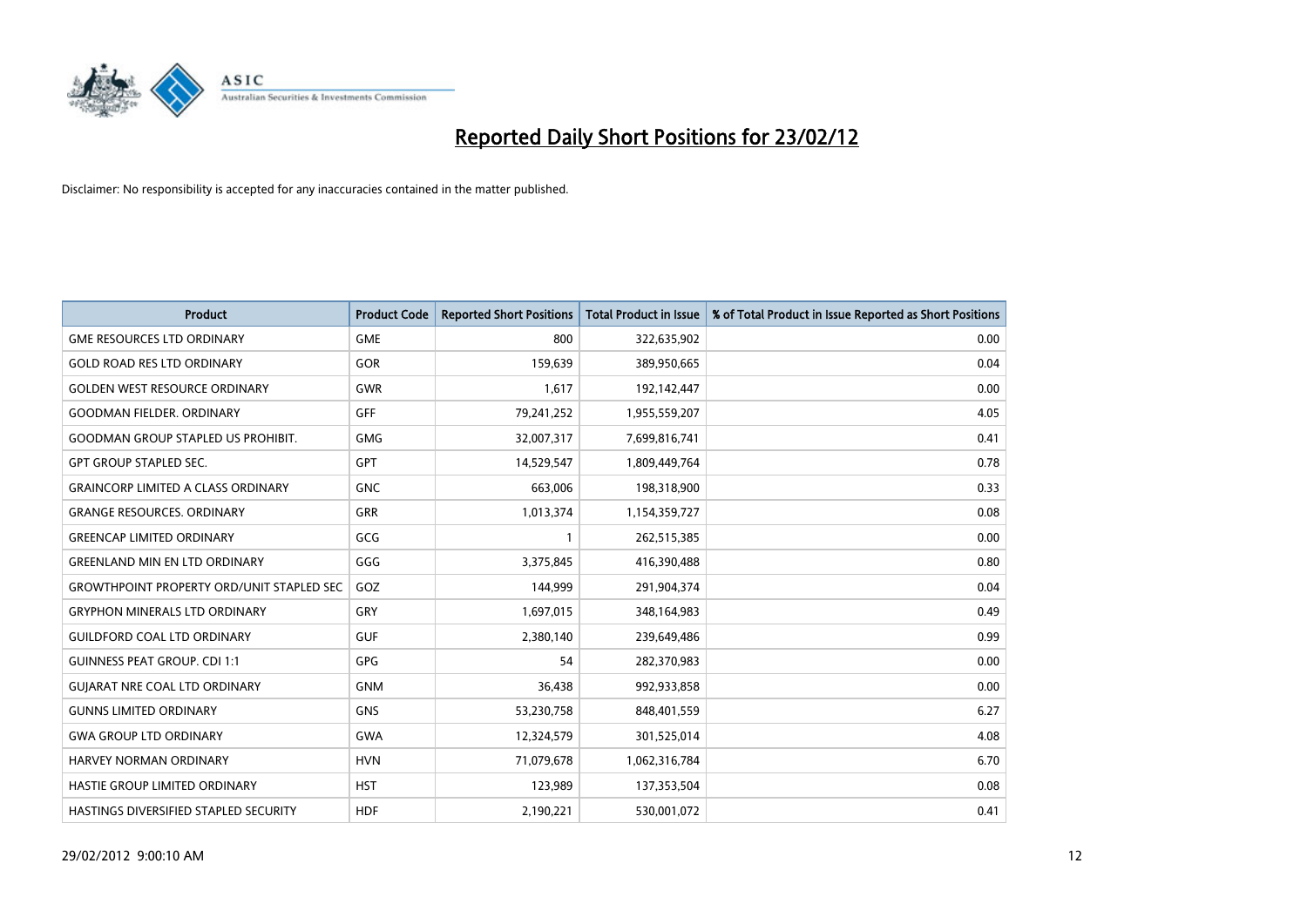

| <b>Product</b>                           | <b>Product Code</b> | <b>Reported Short Positions</b> | <b>Total Product in Issue</b> | % of Total Product in Issue Reported as Short Positions |
|------------------------------------------|---------------------|---------------------------------|-------------------------------|---------------------------------------------------------|
| <b>HAVILAH RESOURCES NL ORDINARY</b>     | <b>HAV</b>          | 75,177                          | 101,311,223                   | 0.07                                                    |
| <b>HEARTWARE INT INC CDI 35:1</b>        | <b>HIN</b>          | 272,008                         | 43,772,855                    | 0.62                                                    |
| <b>HENDERSON GROUP CDI 1:1</b>           | HGG                 | 18,160,026                      | 662,714,927                   | 2.73                                                    |
| HFA HOLDINGS LIMITED ORDINARY            | <b>HFA</b>          | 16,273                          | 117,332,831                   | 0.01                                                    |
| <b>HIGHLANDS PACIFIC ORDINARY</b>        | <b>HIG</b>          | 2,597,111                       | 686,082,148                   | 0.38                                                    |
| HILLGROVE RES LTD ORDINARY               | <b>HGO</b>          | 8,189,915                       | 793,698,575                   | 1.02                                                    |
| HILLS HOLDINGS LTD ORDINARY              | <b>HIL</b>          | 3,504,831                       | 246,349,244                   | 1.41                                                    |
| HORIZON OIL LIMITED ORDINARY             | <b>HZN</b>          | 21,712,098                      | 1,130,811,515                 | 1.92                                                    |
| <b>IINET LIMITED ORDINARY</b>            | <b>IIN</b>          | 116,874                         | 160,968,847                   | 0.07                                                    |
| <b>ILUKA RESOURCES ORDINARY</b>          | ILU                 | 21,229,197                      | 418,700,517                   | 5.09                                                    |
| <b>IMDEX LIMITED ORDINARY</b>            | <b>IMD</b>          | 813,243                         | 205,055,435                   | 0.41                                                    |
| IMF (AUSTRALIA) LTD ORDINARY             | <b>IMF</b>          | 442,659                         | 123,828,193                   | 0.34                                                    |
| <b>IMX RESOURCES LTD ORDINARY</b>        | <b>IXR</b>          | 20,000                          | 262,612,803                   | 0.01                                                    |
| <b>INCITEC PIVOT ORDINARY</b>            | IPL                 | 6,540,565                       | 1,628,730,107                 | 0.40                                                    |
| <b>INDEPENDENCE GROUP ORDINARY</b>       | IGO                 | 7,098,946                       | 232,882,535                   | 3.05                                                    |
| INDOPHIL RESOURCES ORDINARY              | <b>IRN</b>          | 1,014,424                       | 1,203,146,194                 | 0.06                                                    |
| INDUSTREA LIMITED ORDINARY               | IDL                 | 985,171                         | 368,992,435                   | 0.27                                                    |
| <b>INFIGEN ENERGY STAPLED SECURITIES</b> | <b>IFN</b>          | 5,089,839                       | 762,265,972                   | 0.69                                                    |
| ING RE COM GROUP STAPLED SECURITIES      | ILF.                | 3,583                           | 441,029,194                   | 0.00                                                    |
| INSURANCE AUSTRALIA ORDINARY             | IAG                 | 7,554,933                       | 2,079,034,021                 | 0.36                                                    |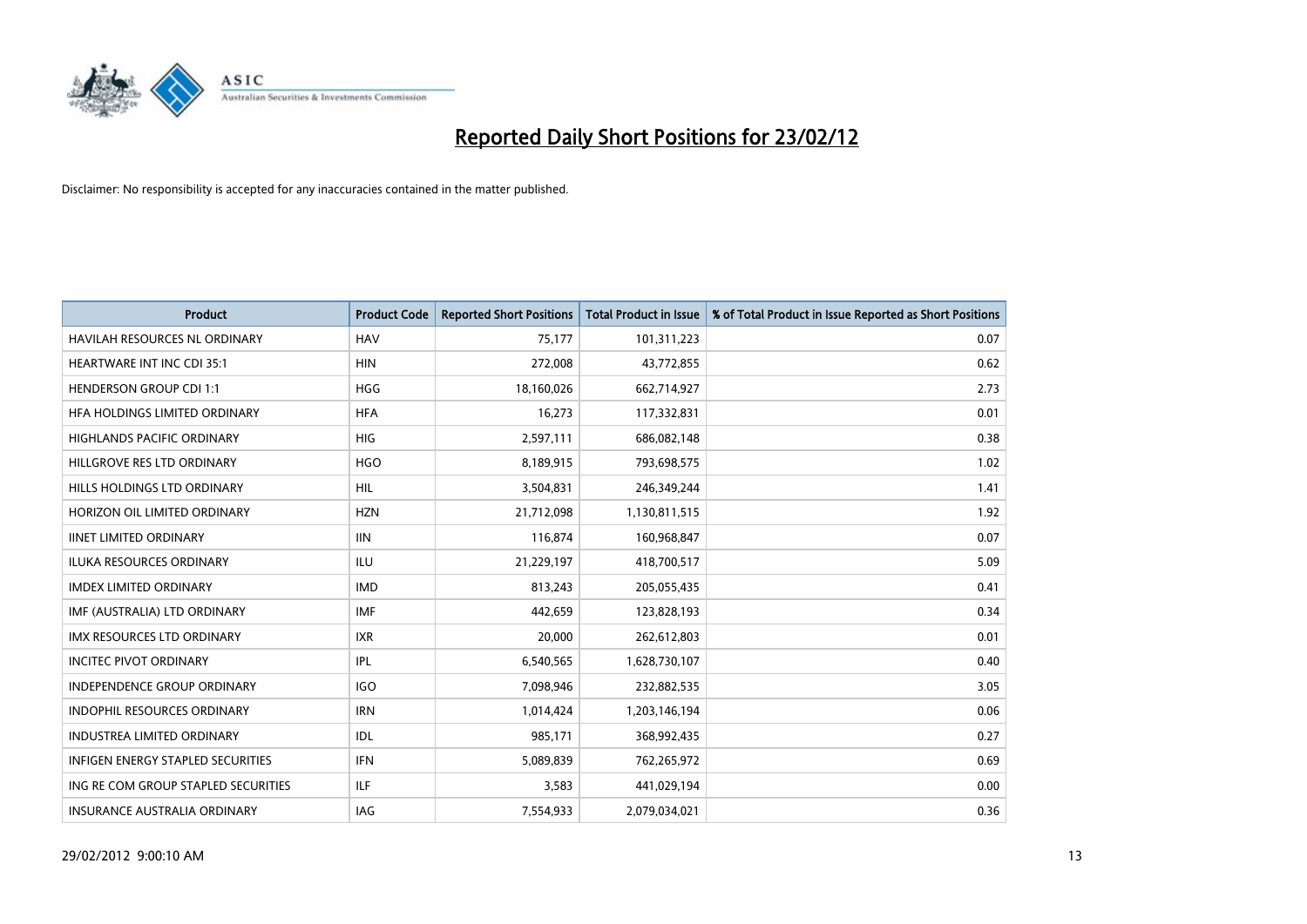

| Product                                       | <b>Product Code</b> | <b>Reported Short Positions</b> | <b>Total Product in Issue</b> | % of Total Product in Issue Reported as Short Positions |
|-----------------------------------------------|---------------------|---------------------------------|-------------------------------|---------------------------------------------------------|
| INTEGRA MINING LTD, ORDINARY                  | <b>IGR</b>          | 7,256,158                       | 846,293,881                   | 0.84                                                    |
| INTERNATIONAL COAL ORDINARY                   | ICX                 | 1,218                           | 61,245,003                    | 0.00                                                    |
| <b>INTREPID MINES ORDINARY</b>                | <b>IAU</b>          | 3,807,525                       | 524,401,963                   | 0.74                                                    |
| <b>INVESTA OFFICE FUND STAPLED SECURITIES</b> | <b>IOF</b>          | 4,353,352                       | 2,657,463,999                 | 0.16                                                    |
| <b>INVOCARE LIMITED ORDINARY</b>              | IVC                 | 1,998,476                       | 110,030,298                   | 1.81                                                    |
| ION LIMITED ORDINARY                          | <b>ION</b>          | 164,453                         | 256,365,105                   | 0.06                                                    |
| <b>IOOF HOLDINGS LTD ORDINARY</b>             | IFL                 | 797,607                         | 229,794,395                   | 0.34                                                    |
| <b>IRESS MARKET TECH. ORDINARY</b>            | <b>IRE</b>          | 1,886,050                       | 127,036,010                   | 1.49                                                    |
| <b>IRON ORE HOLDINGS ORDINARY</b>             | <b>IOH</b>          | 53.877                          | 166,137,005                   | 0.03                                                    |
| ISHARES MSCI AUS 200 ISHARES MSCI AUS 200     | IOZ                 | 67,246                          | 4,052,373                     | 1.66                                                    |
| ISHARES S&P HIGH DIV ISHARES S&P HIGH DIV     | <b>IHD</b>          | 99,978                          | 2,703,027                     | 3.70                                                    |
| ISHARES SMALL ORDS ISHARES SMALL ORDS         | <b>ISO</b>          | 575,912                         | 5,403,165                     | 10.66                                                   |
| <b>IVANHOE AUSTRALIA ORDINARY</b>             | <b>IVA</b>          | 2,141,344                       | 552,385,295                   | 0.37                                                    |
| JAMES HARDIE INDUST CHESS DEPOSITARY INT      | <b>JHX</b>          | 15,765,928                      | 435,746,077                   | 3.60                                                    |
| <b>JAMESON RESOURCES ORDINARY</b>             | <b>JAL</b>          | 1,600,000                       | 154,783,676                   | 1.03                                                    |
| <b>JB HI-FI LIMITED ORDINARY</b>              | <b>JBH</b>          | 21,286,415                      | 98,840,643                    | 21.54                                                   |
| <b>JUPITER MINES ORDINARY</b>                 | <b>IMS</b>          | 10,000                          | 1,806,834,044                 | 0.00                                                    |
| <b>KAGARA LTD ORDINARY</b>                    | KZL                 | 15,273,600                      | 798,953,117                   | 1.91                                                    |
| KANGAROO RES LTD ORDINARY                     | <b>KRL</b>          | 2,435                           | 3,434,430,012                 | 0.00                                                    |
| KAROON GAS AUSTRALIA ORDINARY                 | <b>KAR</b>          | 2,485,561                       | 221,420,769                   | 1.10                                                    |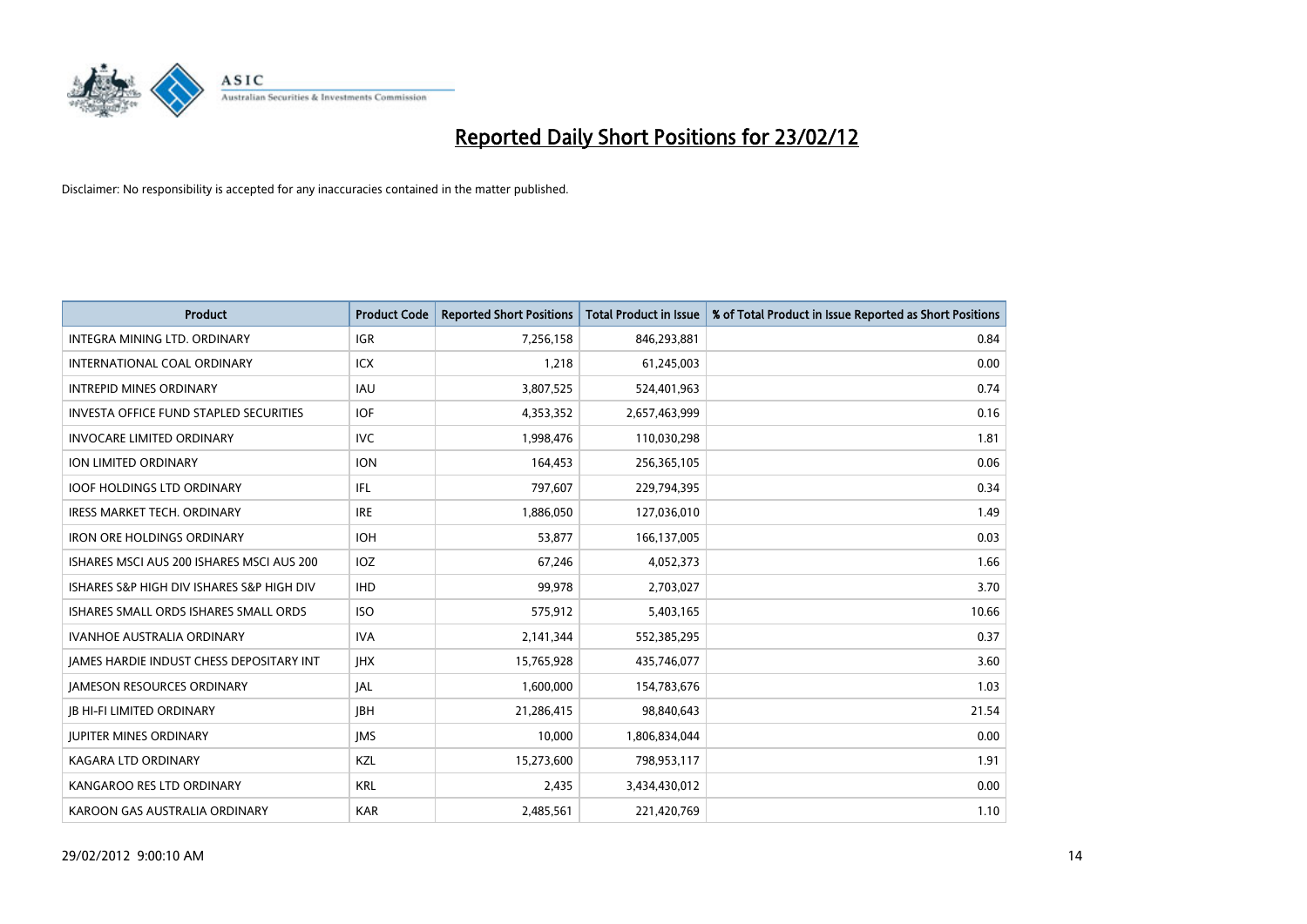

| <b>Product</b>                        | <b>Product Code</b> | <b>Reported Short Positions</b> | <b>Total Product in Issue</b> | % of Total Product in Issue Reported as Short Positions |
|---------------------------------------|---------------------|---------------------------------|-------------------------------|---------------------------------------------------------|
| KATHMANDU HOLD LTD ORDINARY           | <b>KMD</b>          | 1,421,868                       | 200,000,000                   | 0.71                                                    |
| <b>KBL MINING LIMITED ORDINARY</b>    | <b>KBL</b>          | 1,820                           | 178,264,362                   | 0.00                                                    |
| <b>KEYBRIDGE CAPITAL ORDINARY</b>     | <b>KBC</b>          | 6,000                           | 172,070,564                   | 0.00                                                    |
| KINGSGATE CONSOLID. ORDINARY          | <b>KCN</b>          | 5,050,881                       | 140,956,241                   | 3.57                                                    |
| KINGSROSE MINING LTD ORDINARY         | <b>KRM</b>          | 174,462                         | 273,095,189                   | 0.06                                                    |
| LEIGHTON HOLDINGS ORDINARY            | LEI                 | 7,083,484                       | 337,087,596                   | 2.09                                                    |
| LEND LEASE GROUP UNIT/ORD STAPLED     | <b>LLC</b>          | 1,356,872                       | 571,804,090                   | 0.24                                                    |
| LINC ENERGY LTD ORDINARY              | <b>LNC</b>          | 14,714,309                      | 504,487,631                   | 2.91                                                    |
| LIQUEFIED NATURAL ORDINARY            | <b>LNG</b>          | 274,830                         | 267,699,015                   | 0.10                                                    |
| LYNAS CORPORATION ORDINARY            | <b>LYC</b>          | 155,732,485                     | 1,714,396,913                 | 9.09                                                    |
| M2 TELECOMMUNICATION ORDINARY         | <b>MTU</b>          | 315,221                         | 124,543,385                   | 0.25                                                    |
| <b>MACMAHON HOLDINGS ORDINARY</b>     | MAH                 | 4,184,056                       | 738,631,705                   | 0.56                                                    |
| MACO ATLAS ROADS GRP ORDINARY STAPLED | <b>MOA</b>          | 14,279,041                      | 464,279,594                   | 3.07                                                    |
| MACQUARIE GROUP LTD ORDINARY          | <b>MOG</b>          | 7,712,993                       | 348,580,949                   | 2.20                                                    |
| MANHATTAN CORP LTD ORDINARY           | <b>MHC</b>          | 20,000                          | 93,330,398                    | 0.02                                                    |
| MANTLE MINING CORP. ORDINARY          | <b>MNM</b>          | 356,157                         | 231,694,127                   | 0.15                                                    |
| MARENGO MINING ORDINARY               | <b>MGO</b>          | 237,058                         | 1,002,399,863                 | 0.03                                                    |
| <b>MATRIX C &amp; E LTD ORDINARY</b>  | <b>MCE</b>          | 784,591                         | 77,081,507                    | 1.01                                                    |
| MCMILLAN SHAKESPEARE ORDINARY         | <b>MMS</b>          | 374,000                         | 70,639,319                    | 0.51                                                    |
| MCPHERSON'S LTD ORDINARY              | <b>MCP</b>          | 15,660                          | 72,401,758                    | 0.02                                                    |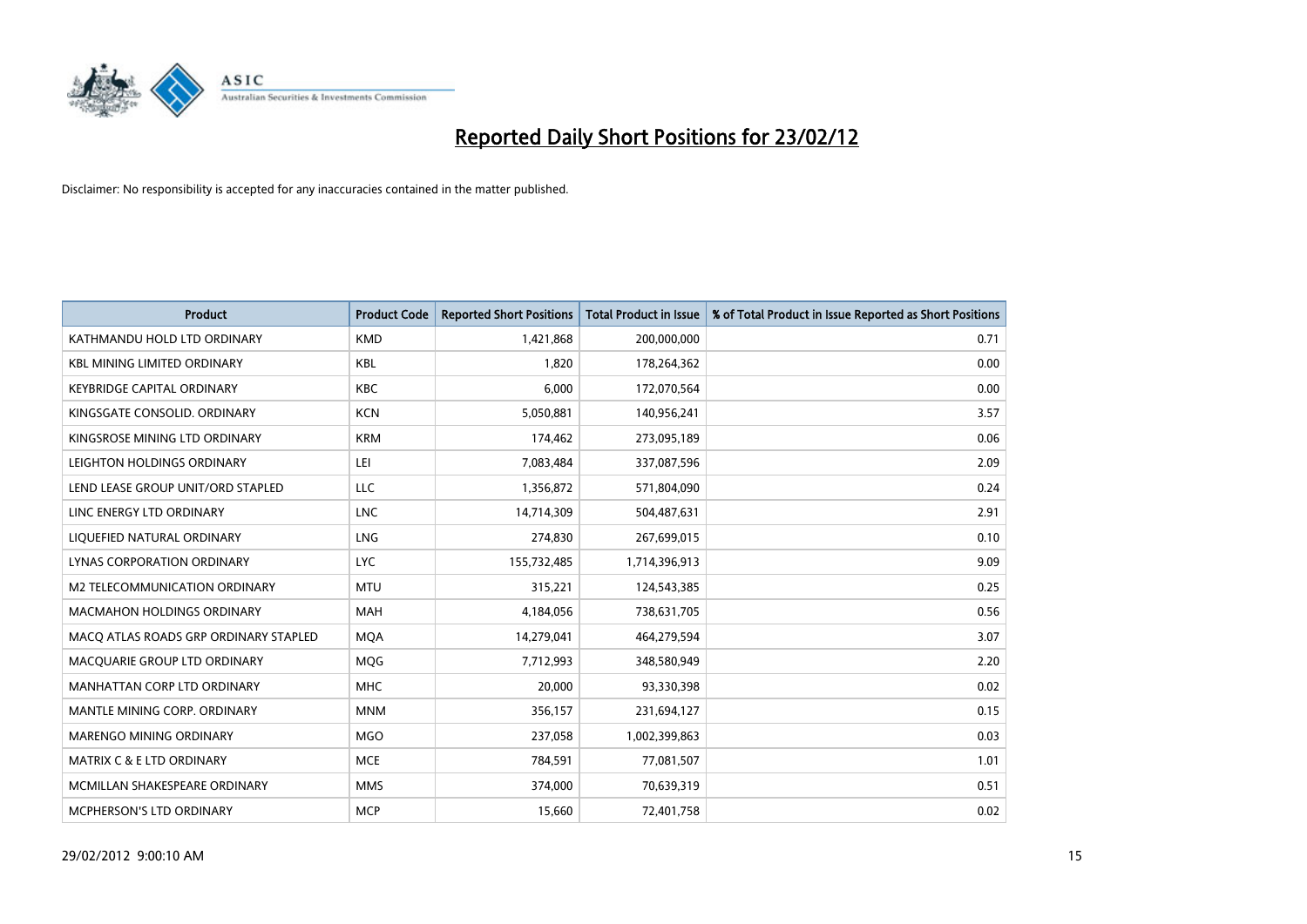

| <b>Product</b>                  | <b>Product Code</b> | <b>Reported Short Positions</b> | <b>Total Product in Issue</b> | % of Total Product in Issue Reported as Short Positions |
|---------------------------------|---------------------|---------------------------------|-------------------------------|---------------------------------------------------------|
| MEDUSA MINING LTD ORDINARY      | <b>MML</b>          | 2,272,743                       | 188,903,911                   | 1.19                                                    |
| MELBOURNE IT LIMITED ORDINARY   | MLB                 | 136,712                         | 81,352,178                    | 0.17                                                    |
| MEO AUSTRALIA LTD ORDINARY      | <b>MEO</b>          | 2,648,549                       | 539,913,260                   | 0.50                                                    |
| <b>MERMAID MARINE ORDINARY</b>  | <b>MRM</b>          | 272,835                         | 217,833,136                   | 0.12                                                    |
| MESOBLAST LIMITED ORDINARY      | <b>MSB</b>          | 8,837,994                       | 284,478,361                   | 3.14                                                    |
| METALS X LIMITED ORDINARY       | <b>MLX</b>          | 670,340                         | 1,322,554,004                 | 0.06                                                    |
| METCASH LIMITED ORDINARY        | <b>MTS</b>          | 30,961,898                      | 771,345,864                   | 4.00                                                    |
| METGASCO LIMITED ORDINARY       | <b>MEL</b>          | 353,715                         | 338,592,672                   | 0.10                                                    |
| METMINCO LIMITED ORDINARY       | <b>MNC</b>          | 2,391,322                       | 1,749,541,573                 | 0.13                                                    |
| MHM METALS LIMITED ORDINARY     | <b>MHM</b>          | 39,083                          | 104,098,935                   | 0.04                                                    |
| MICLYN EXP OFFSHR ORDINARY      | <b>MIO</b>          | 19,695                          | 278,515,705                   | 0.01                                                    |
| MINCOR RESOURCES NL ORDINARY    | <b>MCR</b>          | 1,553,786                       | 195,818,871                   | 0.78                                                    |
| MINERAL DEPOSITS ORDINARY       | <b>MDL</b>          | 171,291                         | 83,538,786                    | 0.19                                                    |
| MINERAL RESOURCES, ORDINARY     | <b>MIN</b>          | 695,205                         | 184,698,489                   | 0.37                                                    |
| MIRABELA NICKEL LTD ORDINARY    | <b>MBN</b>          | 11,016,121                      | 492,516,163                   | 2.24                                                    |
| MIRVAC GROUP STAPLED SECURITIES | <b>MGR</b>          | 4,894,507                       | 3,416,996,915                 | 0.14                                                    |
| MOLOPO ENERGY LTD ORDINARY      | <b>MPO</b>          | 1,397,621                       | 245,579,810                   | 0.55                                                    |
| MOLY MINES LIMITED ORDINARY     | <b>MOL</b>          | 49,219                          | 384,893,989                   | 0.01                                                    |
| MONADELPHOUS GROUP ORDINARY     | <b>MND</b>          | 1,519,473                       | 88,674,327                    | 1.71                                                    |
| MORTGAGE CHOICE LTD ORDINARY    | <b>MOC</b>          | 2,266,332                       | 119,948,255                   | 1.89                                                    |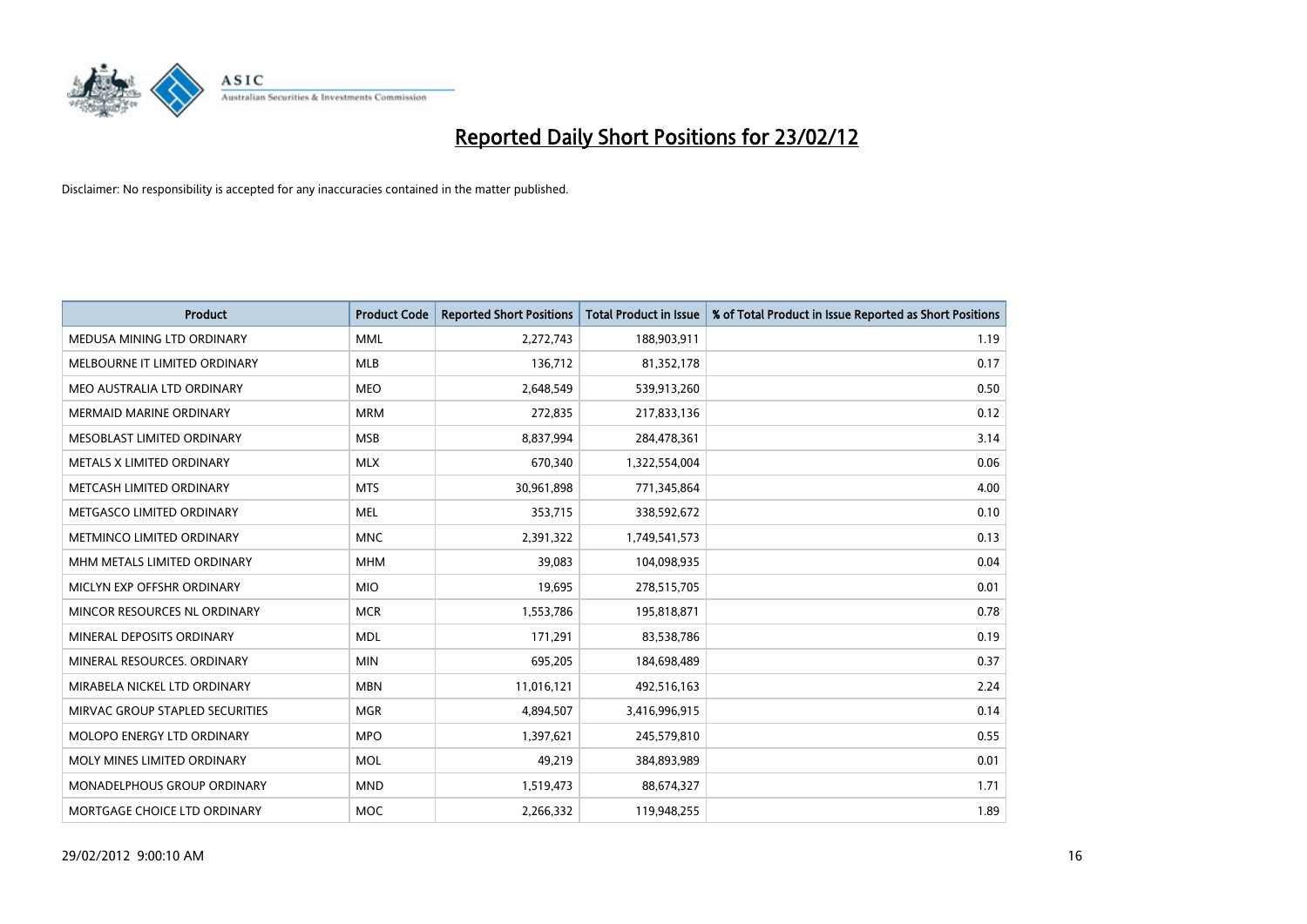

| <b>Product</b>                    | <b>Product Code</b> | <b>Reported Short Positions</b> | <b>Total Product in Issue</b> | % of Total Product in Issue Reported as Short Positions |
|-----------------------------------|---------------------|---------------------------------|-------------------------------|---------------------------------------------------------|
| <b>MOUNT GIBSON IRON ORDINARY</b> | MGX                 | 5,352,218                       | 1,082,570,693                 | 0.48                                                    |
| MSF SUGAR LIMITED ORDINARY        | <b>MSF</b>          | 9,575                           | 69,551,601                    | 0.01                                                    |
| MULTIPLEX SITES SITES             | <b>MXUPA</b>        | 22                              | 4,500,000                     | 0.00                                                    |
| MURCHISON METALS LTD ORDINARY     | <b>MMX</b>          | 5,913,691                       | 444,447,777                   | 1.32                                                    |
| MYER HOLDINGS LTD ORDINARY        | <b>MYR</b>          | 63,395,430                      | 583,384,551                   | 10.83                                                   |
| <b>MYSTATE LIMITED ORDINARY</b>   | <b>MYS</b>          | 1,400                           | 86,963,862                    | 0.00                                                    |
| NATIONAL AUST. BANK ORDINARY      | <b>NAB</b>          | 13,029,355                      | 2,238,777,689                 | 0.56                                                    |
| NATURAL FUEL LIMITED ORDINARY     | <b>NFL</b>          | $\mathbf{1}$                    | 1,121,912                     | 0.00                                                    |
| NAVIGATOR RESOURCES ORDINARY      | <b>NAV</b>          | 500                             | 2,222,216,576                 | 0.00                                                    |
| NAVITAS LIMITED ORDINARY          | <b>NVT</b>          | 6,945,298                       | 375,318,628                   | 1.84                                                    |
| NEPTUNE MARINE ORDINARY           | <b>NMS</b>          | 182,253                         | 1,748,545,632                 | 0.01                                                    |
| NEW HOPE CORPORATION ORDINARY     | <b>NHC</b>          | 76,577                          | 830,411,534                   | 0.01                                                    |
| NEWCREST MINING ORDINARY          | <b>NCM</b>          | 3,917,682                       | 764,960,000                   | 0.49                                                    |
| NEWS CORP A NON-VOTING CDI        | <b>NWSLV</b>        | 1,459,484                       | 1,672,364,257                 | 0.08                                                    |
| NEWS CORP B VOTING CDI            | <b>NWS</b>          | 3,039,002                       | 798,520,953                   | 0.38                                                    |
| NEXBIS LIMITED ORDINARY           | <b>NBS</b>          | 63,733                          | 798,356,704                   | 0.01                                                    |
| NEXTDC LIMITED ORDINARY           | <b>NXT</b>          | 7,089                           | 123,533,558                   | 0.01                                                    |
| NEXUS ENERGY LIMITED ORDINARY     | <b>NXS</b>          | 4,543,931                       | 1,326,821,159                 | 0.33                                                    |
| NIB HOLDINGS LIMITED ORDINARY     | <b>NHF</b>          | 142,005                         | 466,502,955                   | 0.03                                                    |
| NIDO PETROLEUM ORDINARY           | <b>NDO</b>          | 105,293                         | 1,389,163,151                 | 0.01                                                    |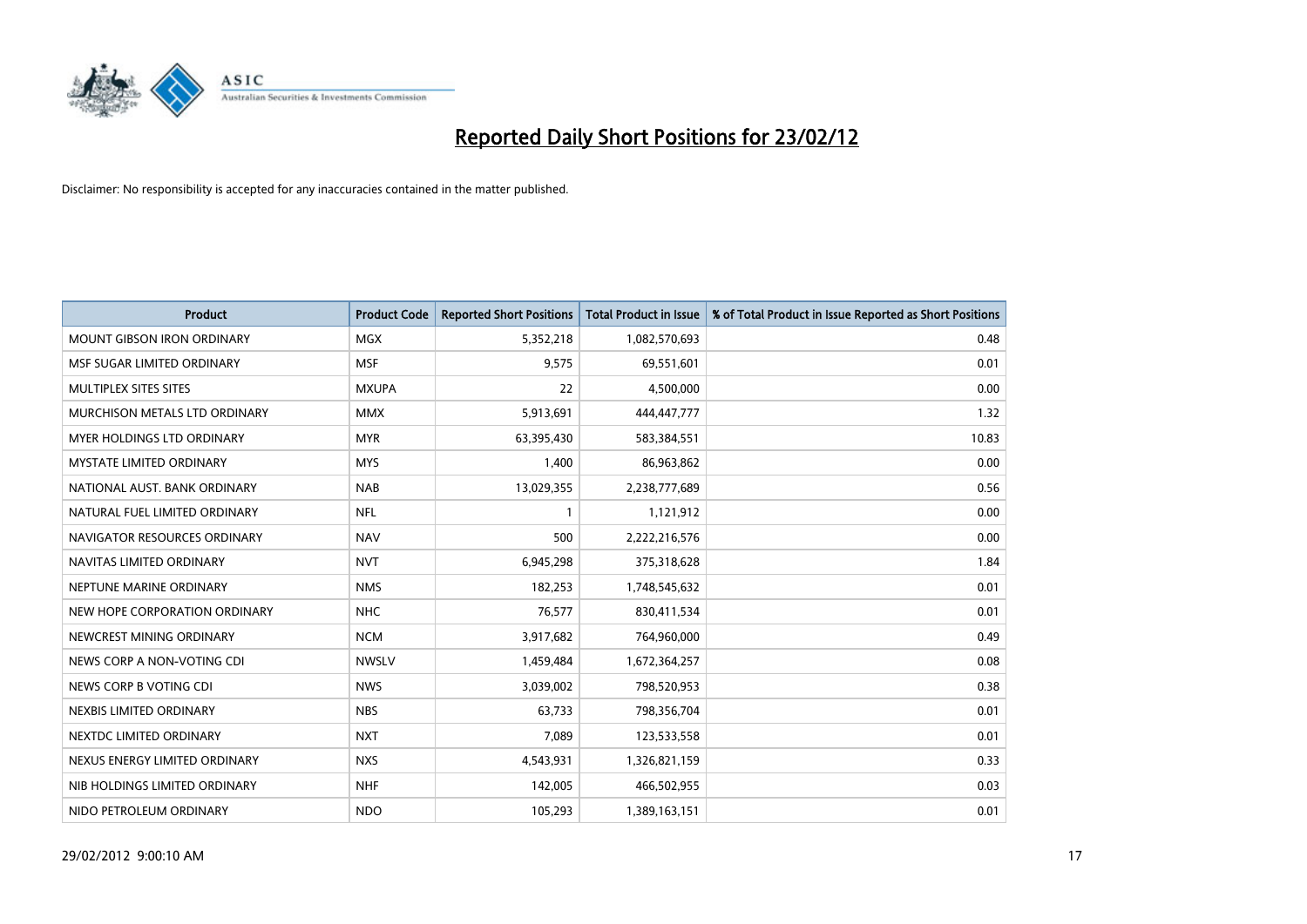

| <b>Product</b>                        | <b>Product Code</b> | <b>Reported Short Positions</b> | Total Product in Issue | % of Total Product in Issue Reported as Short Positions |
|---------------------------------------|---------------------|---------------------------------|------------------------|---------------------------------------------------------|
| NKWE PLATINUM 10C US COMMON           | <b>NKP</b>          | 8,046                           | 559,651,184            | 0.00                                                    |
| NOBLE MINERAL RES ORDINARY            | <b>NMG</b>          | 1,365,913                       | 529,620,653            | 0.25                                                    |
| NORTHERN IRON LTD ORDINARY            | <b>NFE</b>          | 925,923                         | 369,980,113            | 0.25                                                    |
| NORTHERN STAR ORDINARY                | <b>NST</b>          | 100,000                         | 352,170,706            | 0.03                                                    |
| NRW HOLDINGS LIMITED ORDINARY         | <b>NWH</b>          | 370,556                         | 278,888,011            | 0.13                                                    |
| NUFARM LIMITED ORDINARY               | <b>NUF</b>          | 3,892,197                       | 262,018,057            | 1.50                                                    |
| OAKTON LIMITED ORDINARY               | <b>OKN</b>          | 889,981                         | 93,800,235             | 0.95                                                    |
| OCEANAGOLD CORP. CHESS DEPOSITARY INT | <b>OGC</b>          | 930,595                         | 262,741,602            | 0.35                                                    |
| OCEANIA CAPITAL LTD ORDINARY          | <b>OCP</b>          | 2,500                           | 25,677,757             | 0.01                                                    |
| OIL SEARCH LTD ORDINARY               | OSH                 | 8,689,805                       | 1,325,155,171          | 0.63                                                    |
| OM HOLDINGS LIMITED ORDINARY          | <b>OMH</b>          | 5,711,346                       | 504,105,150            | 1.14                                                    |
| <b>ONESTEEL LIMITED ORDINARY</b>      | OST                 | 75,939,572                      | 1,342,393,583          | 5.65                                                    |
| ORICA LIMITED ORDINARY                | ORI                 | 4,921,934                       | 365,007,037            | 1.35                                                    |
| ORIGIN ENERGY ORDINARY                | <b>ORG</b>          | 4,762,036                       | 1,086,171,696          | 0.42                                                    |
| OROCOBRE LIMITED ORDINARY             | <b>ORE</b>          | 67,209                          | 103,195,029            | 0.06                                                    |
| OROTONGROUP LIMITED ORDINARY          | ORL                 | 85,935                          | 40,880,902             | 0.21                                                    |
| OTTO ENERGY LIMITED ORDINARY          | OEL                 | 109,204                         | 1,138,290,071          | 0.01                                                    |
| OZ MINERALS ORDINARY                  | OZL                 | 9,137,043                       | 314,821,850            | 2.89                                                    |
| <b>PACIFIC BRANDS ORDINARY</b>        | <b>PBG</b>          | 6,953,713                       | 912,915,695            | 0.76                                                    |
| PALADIN ENERGY LTD ORDINARY           | <b>PDN</b>          | 33,110,246                      | 835,645,290            | 3.97                                                    |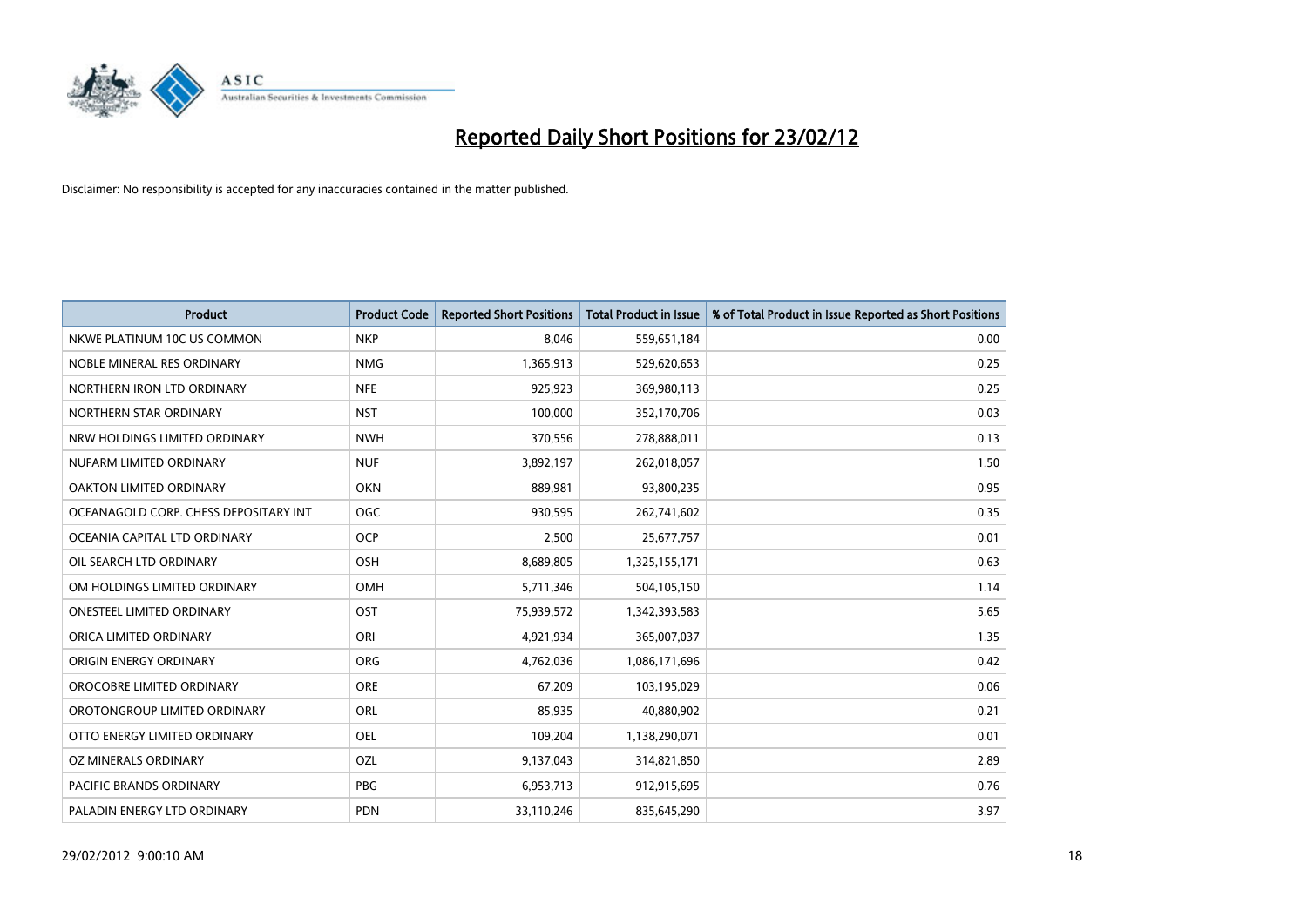

| <b>Product</b>                | <b>Product Code</b> | <b>Reported Short Positions</b> | <b>Total Product in Issue</b> | % of Total Product in Issue Reported as Short Positions |
|-------------------------------|---------------------|---------------------------------|-------------------------------|---------------------------------------------------------|
| PANAUST LIMITED ORDINARY      | <b>PNA</b>          | 11,533,475                      | 596,859,292                   | 1.95                                                    |
| PANORAMIC RESOURCES ORDINARY  | PAN                 | 1,240,260                       | 207,050,710                   | 0.60                                                    |
| PAPERLINX LIMITED ORDINARY    | <b>PPX</b>          | 9,421,896                       | 609,280,761                   | 1.55                                                    |
| PAPILLON RES LTD ORDINARY     | PIR                 | 71,036                          | 237,863,710                   | 0.03                                                    |
| PATTIES FOODS LTD ORDINARY    | PFL                 | $\mathbf{1}$                    | 138,989,223                   | 0.00                                                    |
| PEET LIMITED ORDINARY         | <b>PPC</b>          | 55,166                          | 320,170,604                   | 0.02                                                    |
| PENINSULA ENERGY LTD ORDINARY | <b>PEN</b>          | 7,682,464                       | 2,136,325,262                 | 0.36                                                    |
| PERILYA LIMITED ORDINARY      | PEM                 | 107,167                         | 769,316,426                   | 0.01                                                    |
| PERPETUAL LIMITED ORDINARY    | <b>PPT</b>          | 2,278,340                       | 41,980,678                    | 5.42                                                    |
| PERSEUS MINING LTD ORDINARY   | PRU                 | 4,953,557                       | 457,502,088                   | 1.07                                                    |
| PETSEC ENERGY ORDINARY        | <b>PSA</b>          | 223,332                         | 235,283,622                   | 0.09                                                    |
| PHARMAXIS LTD ORDINARY        | <b>PXS</b>          | 2,120,164                       | 305,890,989                   | 0.69                                                    |
| PHOTON GROUP LTD ORDINARY     | PGA                 | 250,510                         | 1,540,886,866                 | 0.02                                                    |
| PLATINUM ASSET ORDINARY       | <b>PTM</b>          | 6,102,407                       | 561,347,878                   | 1.08                                                    |
| PLATINUM AUSTRALIA ORDINARY   | <b>PLA</b>          | 1,360,765                       | 498,718,043                   | 0.27                                                    |
| PLATINUM CAPITAL LTD ORDINARY | <b>PMC</b>          |                                 | 165,756,878                   | 0.00                                                    |
| PMI GOLD CORP CDI 1:1         | <b>PVM</b>          | 8,512                           | 56,771,872                    | 0.01                                                    |
| PMP LIMITED ORDINARY          | <b>PMP</b>          | 29,265                          | 326,543,596                   | 0.01                                                    |
| PORT BOUVARD LIMITED ORDINARY | PBD                 | 6,754                           | 593,868,295                   | 0.00                                                    |
| PREMIER INVESTMENTS ORDINARY  | <b>PMV</b>          | 598,354                         | 155,062,831                   | 0.37                                                    |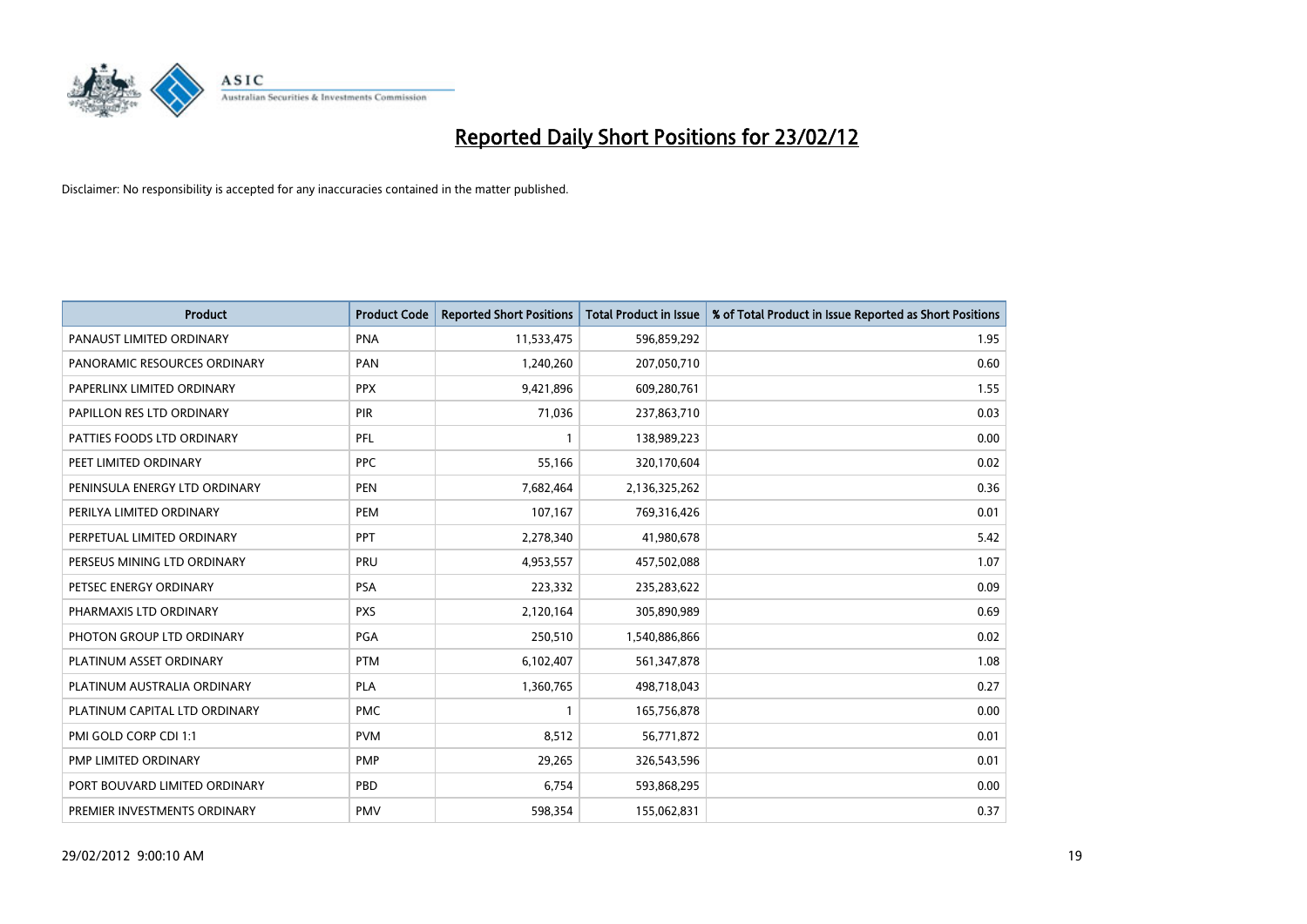

| <b>Product</b>                      | <b>Product Code</b> | <b>Reported Short Positions</b> | <b>Total Product in Issue</b> | % of Total Product in Issue Reported as Short Positions |
|-------------------------------------|---------------------|---------------------------------|-------------------------------|---------------------------------------------------------|
| PRIMA BIOMED LTD ORDINARY           | <b>PRR</b>          | 5,953,644                       | 1,064,563,388                 | 0.56                                                    |
| PRIMARY HEALTH CARE ORDINARY        | <b>PRY</b>          | 10,705,497                      | 500,386,679                   | 2.13                                                    |
| PRIME MEDIA GRP LTD ORDINARY        | <b>PRT</b>          | $\overline{2}$                  | 366,330,303                   | 0.00                                                    |
| PRIMEAG AUSTRALIA ORDINARY          | PAG                 | 18,797                          | 266,394,444                   | 0.01                                                    |
| PROGEN PHARMACEUTIC ORDINARY        | <b>PGL</b>          | 151,596                         | 24,709,097                    | 0.61                                                    |
| PROGRAMMED ORDINARY                 | <b>PRG</b>          | 528,433                         | 118,173,778                   | 0.43                                                    |
| <b>PSIVIDA CORP CDI 1:1</b>         | <b>PVA</b>          | 6,878                           | 8,961,741                     | 0.08                                                    |
| <b>QANTAS AIRWAYS ORDINARY</b>      | QAN                 | 34,890,882                      | 2,265,123,620                 | 1.54                                                    |
| OBE INSURANCE GROUP ORDINARY        | OBE                 | 21,712,548                      | 1,115,545,692                 | 1.92                                                    |
| OR NATIONAL LIMITED ORDINARY        | <b>ORN</b>          | 15,274,551                      | 2,440,000,000                 | 0.64                                                    |
| ORXPHARMA LTD ORDINARY              | <b>QRX</b>          | 618,331                         | 144,431,648                   | 0.42                                                    |
| <b>QUBE LOGISTICS HLDG ORDINARY</b> | QUB                 | 4,166,044                       | 889,404,644                   | 0.46                                                    |
| RAMELIUS RESOURCES ORDINARY         | <b>RMS</b>          | 603,218                         | 335,775,519                   | 0.18                                                    |
| RAMSAY HEALTH CARE ORDINARY         | <b>RHC</b>          | 1,563,414                       | 202,081,252                   | 0.73                                                    |
| <b>RCR TOMLINSON ORDINARY</b>       | <b>RCR</b>          | 82,664                          | 133,525,516                   | 0.06                                                    |
| <b>REA GROUP ORDINARY</b>           | <b>REA</b>          | 458,474                         | 131,714,699                   | 0.34                                                    |
| RECKON LIMITED ORDINARY             | <b>RKN</b>          | 807,312                         | 132,839,672                   | 0.61                                                    |
| RED 5 LIMITED ORDINARY              | <b>RED</b>          | 52,997                          | 128,412,536                   | 0.04                                                    |
| <b>RED FORK ENERGY ORDINARY</b>     | <b>RFE</b>          | 82,278                          | 310,229,853                   | 0.02                                                    |
| REDBANK ENERGY LTD ORDINARY         | <b>AEJ</b>          | 19                              | 786,287                       | 0.00                                                    |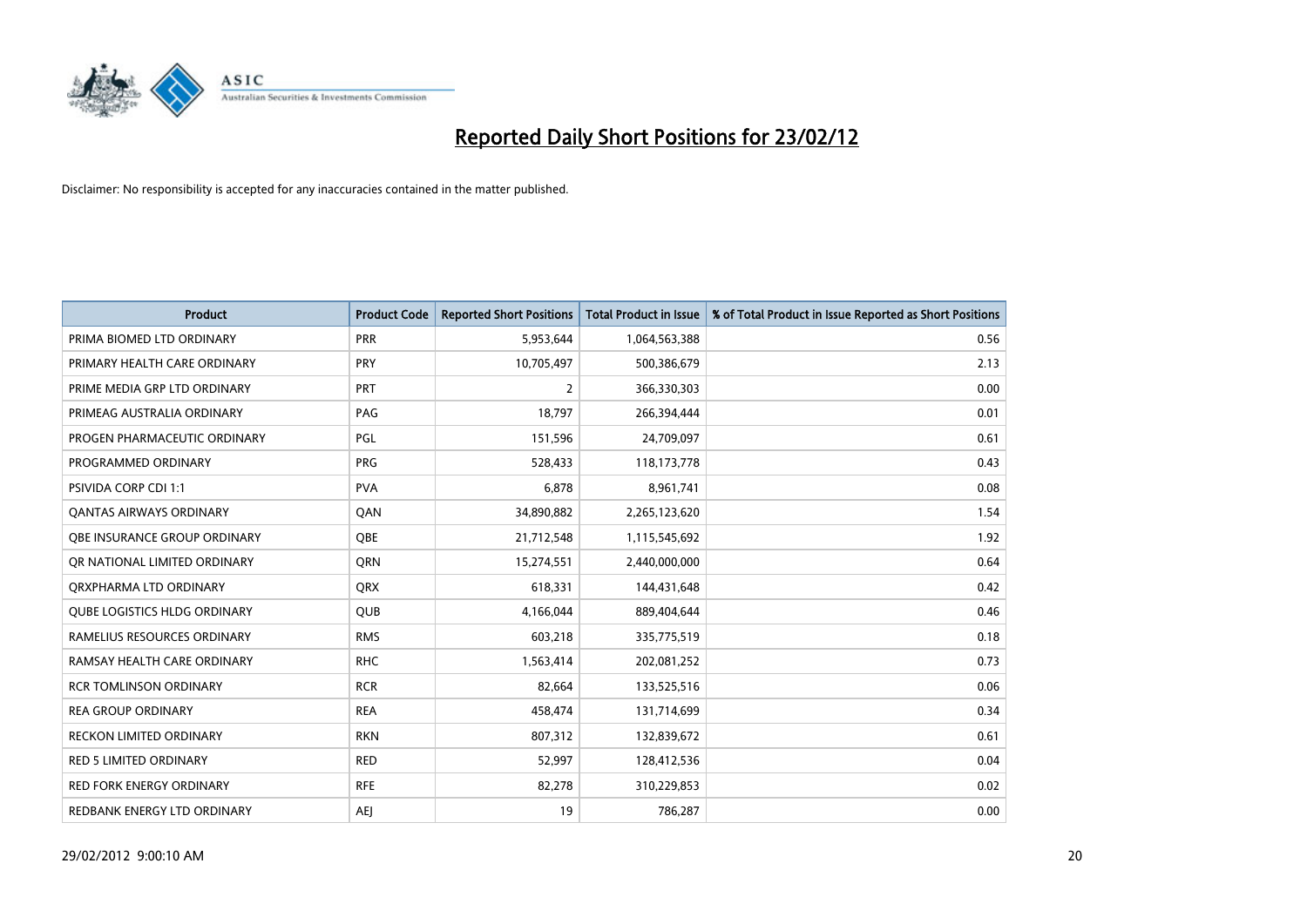

| <b>Product</b>                      | <b>Product Code</b> | <b>Reported Short Positions</b> | <b>Total Product in Issue</b> | % of Total Product in Issue Reported as Short Positions |
|-------------------------------------|---------------------|---------------------------------|-------------------------------|---------------------------------------------------------|
| <b>REED RESOURCES LTD ORDINARY</b>  | <b>RDR</b>          | 268,204                         | 264,742,501                   | 0.10                                                    |
| <b>REGIS RESOURCES ORDINARY</b>     | <b>RRL</b>          | 2,420,660                       | 439,105,092                   | 0.53                                                    |
| RESMED INC CDI 10:1                 | <b>RMD</b>          | 7,649,456                       | 1,556,242,300                 | 0.49                                                    |
| <b>RESOLUTE MINING ORDINARY</b>     | <b>RSG</b>          | 1,932,642                       | 655,620,461                   | 0.29                                                    |
| RESOURCE AND INVEST. ORDINARY       | <b>RNI</b>          | 250,000                         | 124,984,308                   | 0.20                                                    |
| <b>RESOURCE GENERATION ORDINARY</b> | <b>RES</b>          | 147,972                         | 262,895,652                   | 0.06                                                    |
| RETAIL FOOD GROUP ORDINARY          | <b>RFG</b>          | 40                              | 108,369,282                   | 0.00                                                    |
| REVERSE CORP LIMITED ORDINARY       | <b>REF</b>          | 26,041                          | 92,382,175                    | 0.03                                                    |
| REX MINERALS LIMITED ORDINARY       | <b>RXM</b>          | 918,743                         | 153,635,519                   | 0.60                                                    |
| <b>RHG LIMITED ORDINARY</b>         | <b>RHG</b>          | 31,889                          | 308,483,177                   | 0.01                                                    |
| RIALTO ENERGY ORDINARY              | <b>RIA</b>          | 21,408,161                      | 431,256,264                   | 4.96                                                    |
| RIO TINTO LIMITED ORDINARY          | <b>RIO</b>          | 21,168,356                      | 435,758,720                   | 4.85                                                    |
| <b>RIVERCITY MOTORWAY STAPLED</b>   | <b>RCY</b>          | 132,000                         | 957,010,115                   | 0.01                                                    |
| ROC OIL COMPANY ORDINARY            | <b>ROC</b>          | 2,159,116                       | 682,506,352                   | 0.32                                                    |
| ROYAL WOLF HOLDINGS ORDINARY        | <b>RWH</b>          | 60,000                          | 100,387,052                   | 0.06                                                    |
| SAI GLOBAL LIMITED ORDINARY         | SAI                 | 3,332,918                       | 202,387,226                   | 1.65                                                    |
| SALMAT LIMITED ORDINARY             | <b>SLM</b>          | 442,159                         | 159,802,174                   | 0.27                                                    |
| SAMSON OIL & GAS LTD ORDINARY       | SSN                 | 2,132,429                       | 1,751,362,420                 | 0.12                                                    |
| SANDFIRE RESOURCES ORDINARY         | <b>SFR</b>          | 1,766,486                       | 151,063,635                   | 1.15                                                    |
| SANTOS LTD ORDINARY                 | <b>STO</b>          | 12,636,796                      | 942,488,706                   | 1.34                                                    |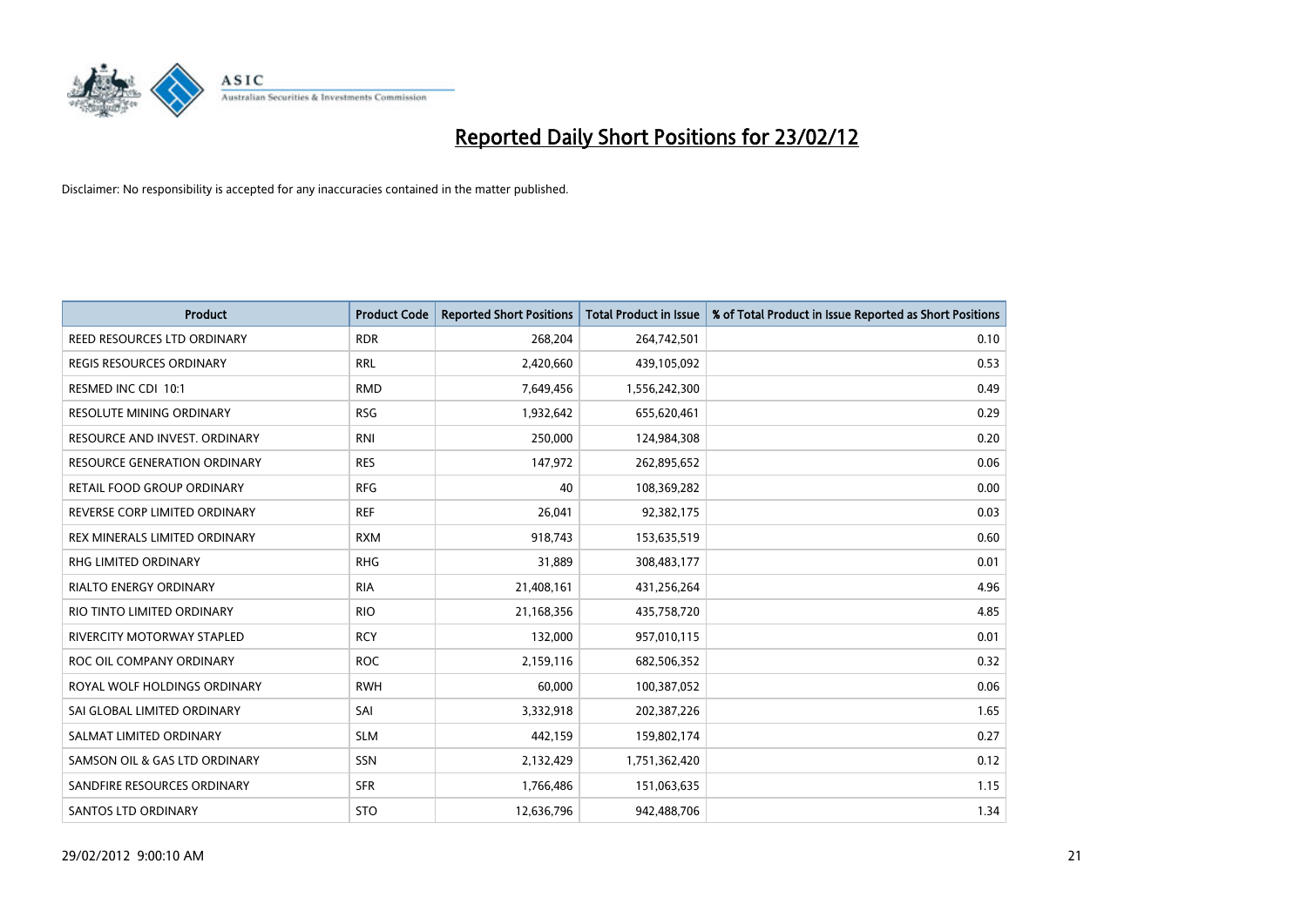

| <b>Product</b>                           | <b>Product Code</b> | <b>Reported Short Positions</b> | <b>Total Product in Issue</b> | % of Total Product in Issue Reported as Short Positions |
|------------------------------------------|---------------------|---------------------------------|-------------------------------|---------------------------------------------------------|
| SARACEN MINERAL ORDINARY                 | <b>SAR</b>          | 149,279                         | 593,993,240                   | 0.04                                                    |
| SEDGMAN LIMITED ORDINARY                 | <b>SDM</b>          | 229,576                         | 212,215,619                   | 0.10                                                    |
| SEEK LIMITED ORDINARY                    | <b>SEK</b>          | 20,774,911                      | 337,101,307                   | 6.14                                                    |
| SELECT HARVESTS ORDINARY                 | <b>SHV</b>          | 52,799                          | 56,392,664                    | 0.09                                                    |
| SENETAS CORPORATION ORDINARY             | <b>SEN</b>          | 756,999                         | 463,105,195                   | 0.16                                                    |
| SENEX ENERGY LIMITED ORDINARY            | SXY                 | 571,248                         | 923,797,416                   | 0.06                                                    |
| SERVCORP LIMITED ORDINARY                | SRV                 | 78,400                          | 98,440,807                    | 0.08                                                    |
| SERVICE STREAM ORDINARY                  | SSM                 | 336,861                         | 283,418,867                   | 0.12                                                    |
| SEVEN GROUP HOLDINGS ORDINARY            | <b>SVW</b>          | 521,005                         | 306,410,281                   | 0.16                                                    |
| SEVEN WEST MEDIA LTD ORDINARY            | <b>SWM</b>          | 9,617,761                       | 645,719,542                   | 1.48                                                    |
| SIGMA PHARMACEUTICAL ORDINARY            | <b>SIP</b>          | 13,342,498                      | 1,178,626,572                 | 1.14                                                    |
| SILEX SYSTEMS ORDINARY                   | <b>SLX</b>          | 594,534                         | 170,133,997                   | 0.35                                                    |
| SILVER LAKE RESOURCE ORDINARY            | <b>SLR</b>          | 605,882                         | 220,264,064                   | 0.28                                                    |
| SIMS METAL MGMT LTD ORDINARY             | SGM                 | 5,888,117                       | 205,851,182                   | 2.84                                                    |
| SINGAPORE TELECOMM. CHESS DEPOSITARY INT | SGT                 | 9,225,093                       | 183,608,625                   | 5.03                                                    |
| SIRIUS RESOURCES NL ORDINARY             | <b>SIR</b>          | 82,500                          | 150,934,586                   | 0.05                                                    |
| SIRTEX MEDICAL ORDINARY                  | <b>SRX</b>          | 27,050                          | 55,768,136                    | 0.05                                                    |
| SKILLED GROUP LTD ORDINARY               | <b>SKE</b>          | 275,916                         | 233,487,276                   | 0.11                                                    |
| SKY CITY ENTERTAIN, ORDINARY             | <b>SKC</b>          | 2,147                           | 576,958,340                   | 0.00                                                    |
| SMS MANAGEMENT. ORDINARY                 | <b>SMX</b>          | 665,078                         | 68,290,180                    | 0.96                                                    |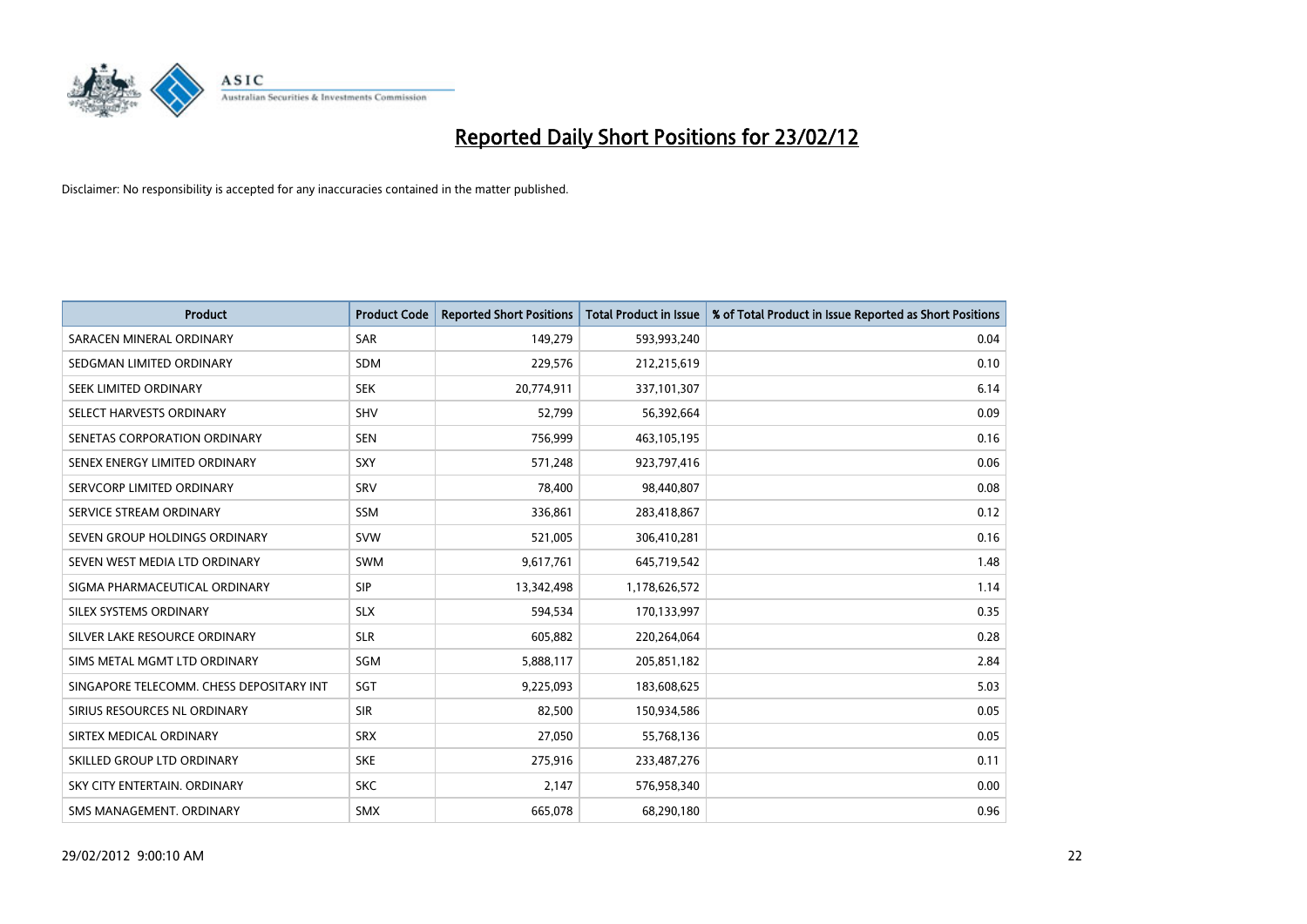

| <b>Product</b>                           | <b>Product Code</b> | <b>Reported Short Positions</b> | <b>Total Product in Issue</b> | % of Total Product in Issue Reported as Short Positions |
|------------------------------------------|---------------------|---------------------------------|-------------------------------|---------------------------------------------------------|
| SONIC HEALTHCARE ORDINARY                | <b>SHL</b>          | 7,044,411                       | 389,969,875                   | 1.80                                                    |
| SOUL PATTINSON (W.H) ORDINARY            | SOL                 | 354                             | 239,395,320                   | 0.00                                                    |
| SOUTH BOULDER MINES ORDINARY             | <b>STB</b>          | 121,755                         | 116,082,826                   | 0.10                                                    |
| SP AUSNET STAPLED SECURITIES             | <b>SPN</b>          | 3,171,903                       | 2,896,219,682                 | 0.10                                                    |
| SPARK INFRASTRUCTURE STAPLED NOTE & UNIT | SKI                 | 21,437,572                      | 1,326,734,264                 | 1.60                                                    |
| SPDR 200 FUND ETF UNITS                  | <b>STW</b>          | 8                               | 51,538,531                    | 0.00                                                    |
| SPECIALTY FASHION ORDINARY               | <b>SFH</b>          | 1,591,119                       | 192,086,121                   | 0.83                                                    |
| SPOTLESS GROUP LTD ORDINARY              | <b>SPT</b>          | 877,680                         | 265,454,407                   | 0.33                                                    |
| ST BARBARA LIMITED ORDINARY              | <b>SBM</b>          | 4,345,482                       | 325,615,389                   | 1.33                                                    |
| STANMORE COAL LTD ORDINARY               | <b>SMR</b>          | 17,231                          | 159,973,418                   | 0.01                                                    |
| STARPHARMA HOLDINGS ORDINARY             | SPL                 | 2,168,150                       | 280,732,451                   | 0.76                                                    |
| STH AMERICAN COR LTD ORDINARY            | SAY                 | 9,200                           | 257,785,604                   | 0.00                                                    |
| STHN CROSS MEDIA ORDINARY                | <b>SXL</b>          | 2,888,852                       | 705,766,444                   | 0.42                                                    |
| STOCKLAND UNITS/ORD STAPLED              | SGP                 | 22,211,958                      | 2,316,449,153                 | 0.94                                                    |
| STRAITS RES LTD. ORDINARY                | SRO                 | 920,431                         | 373,496,141                   | 0.24                                                    |
| <b>STW COMMUNICATIONS ORDINARY</b>       | SGN                 | 387,061                         | 362,798,351                   | 0.10                                                    |
| SUNCORP GROUP LTD ORDINARY               | <b>SUN</b>          | 11,903,239                      | 1,286,600,980                 | 0.91                                                    |
| SUNDANCE ENERGY ORDINARY                 | <b>SEA</b>          | 136,833                         | 277,098,474                   | 0.05                                                    |
| SUNDANCE RESOURCES ORDINARY              | <b>SDL</b>          | 8,336,285                       | 2,933,234,505                 | 0.27                                                    |
| SUNLAND GROUP LTD ORDINARY               | <b>SDG</b>          | 99,322                          | 201,578,526                   | 0.05                                                    |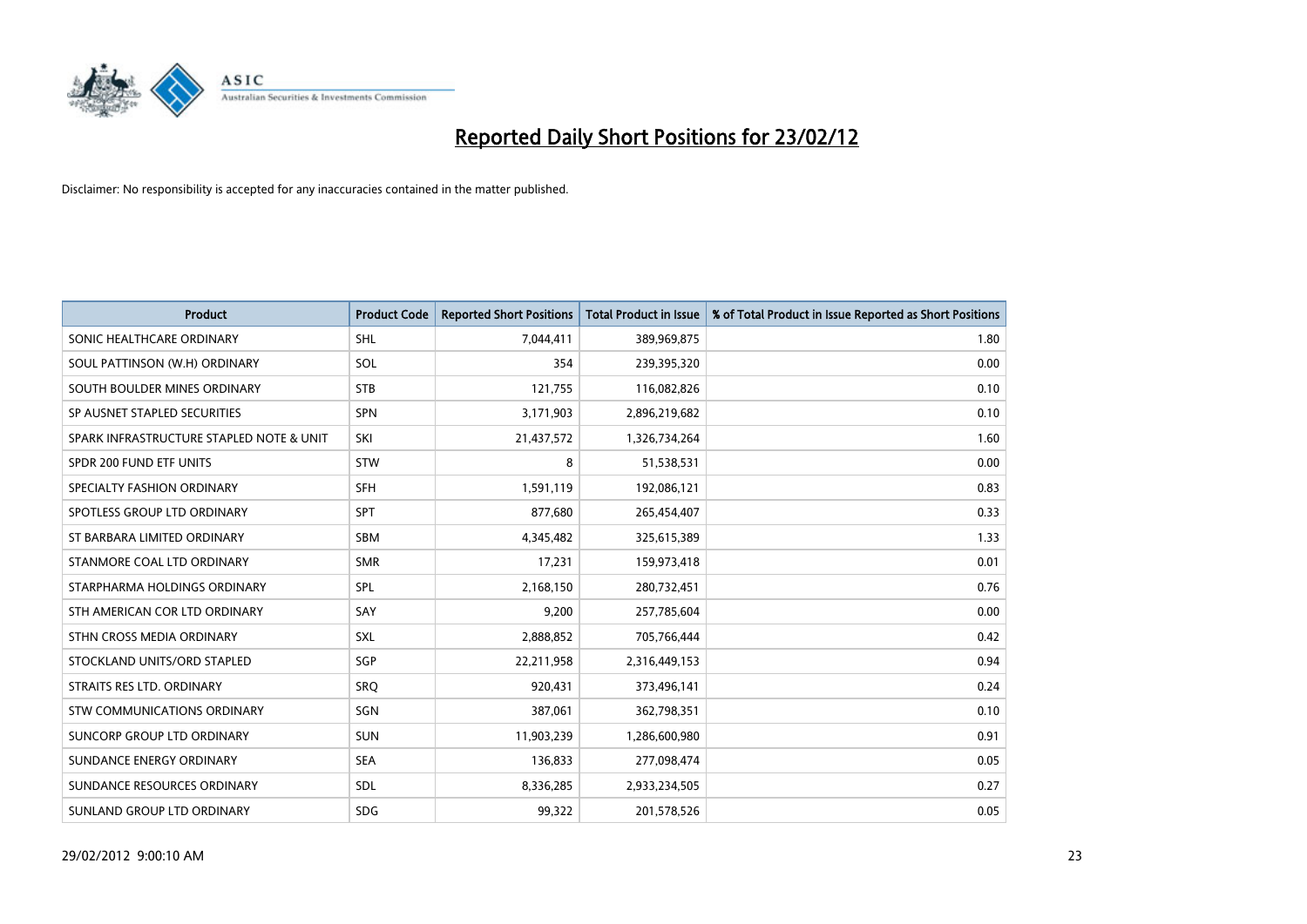

| <b>Product</b>                       | <b>Product Code</b> | <b>Reported Short Positions</b> | <b>Total Product in Issue</b> | % of Total Product in Issue Reported as Short Positions |
|--------------------------------------|---------------------|---------------------------------|-------------------------------|---------------------------------------------------------|
| SUPER RET REP LTD ORDINARY           | <b>SUL</b>          | 1,330,325                       | 194,754,593                   | 0.67                                                    |
| SWICK MINING ORDINARY                | <b>SWK</b>          | 1,548                           | 237,024,970                   | 0.00                                                    |
| SYD AIRPORT STAPLED US PROHIBIT.     | <b>SYD</b>          | 5,898,992                       | 1,861,210,782                 | 0.30                                                    |
| SYMEX HOLDINGS ORDINARY              | <b>SYM</b>          | 6,633                           | 191,593,493                   | 0.00                                                    |
| TABCORP HOLDINGS LTD ORDINARY        | <b>TAH</b>          | 7,862,090                       | 712,805,880                   | 1.10                                                    |
| <b>TALENT2 INTERNATION ORDINARY</b>  | <b>TWO</b>          | 5,708                           | 147,403,701                   | 0.00                                                    |
| <b>TANGIERS PETROLEUM ORDINARY</b>   | <b>TPT</b>          | 1,000,000                       | 98,475,761                    | 1.01                                                    |
| TAP OIL LIMITED ORDINARY             | <b>TAP</b>          | 2,957,078                       | 240,995,311                   | 1.22                                                    |
| TASSAL GROUP LIMITED ORDINARY        | <b>TGR</b>          | 122,331                         | 146,304,404                   | 0.08                                                    |
| <b>TATTS GROUP LTD ORDINARY</b>      | <b>TTS</b>          | 15,656,895                      | 1,340,758,701                 | 1.16                                                    |
| TELECOM CORPORATION ORDINARY         | <b>TEL</b>          | 6,461,912                       | 1,925,427,596                 | 0.32                                                    |
| <b>TELSTRA CORPORATION, ORDINARY</b> | <b>TLS</b>          | 54,356,217                      | 12,443,074,357                | 0.43                                                    |
| TEN NETWORK HOLDINGS ORDINARY        | <b>TEN</b>          | 61,524,562                      | 1,045,236,720                 | 5.89                                                    |
| TERANGA GOLD CORP CDI 1:1            | <b>TGZ</b>          | 148,596                         | 156,036,331                   | 0.08                                                    |
| TFS CORPORATION LTD ORDINARY         | <b>TFC</b>          | 84,096                          | 279,621,829                   | 0.03                                                    |
| THAKRAL HOLDINGS GRP ORDINARY/UNIT   | <b>THG</b>          | 20,002                          | 585,365,014                   | 0.00                                                    |
| THE REJECT SHOP ORDINARY             | <b>TRS</b>          | 1,688,103                       | 26,071,170                    | 6.46                                                    |
| THOR MINING PLC CHESS DEPOSITARY 1:1 | <b>THR</b>          | 2,307                           | 222,489,120                   | 0.00                                                    |
| THORN GROUP LIMITED ORDINARY         | <b>TGA</b>          | 83,042                          | 146,374,703                   | 0.05                                                    |
| TIGER RESOURCES ORDINARY             | <b>TGS</b>          | 2,984,555                       | 671,610,549                   | 0.42                                                    |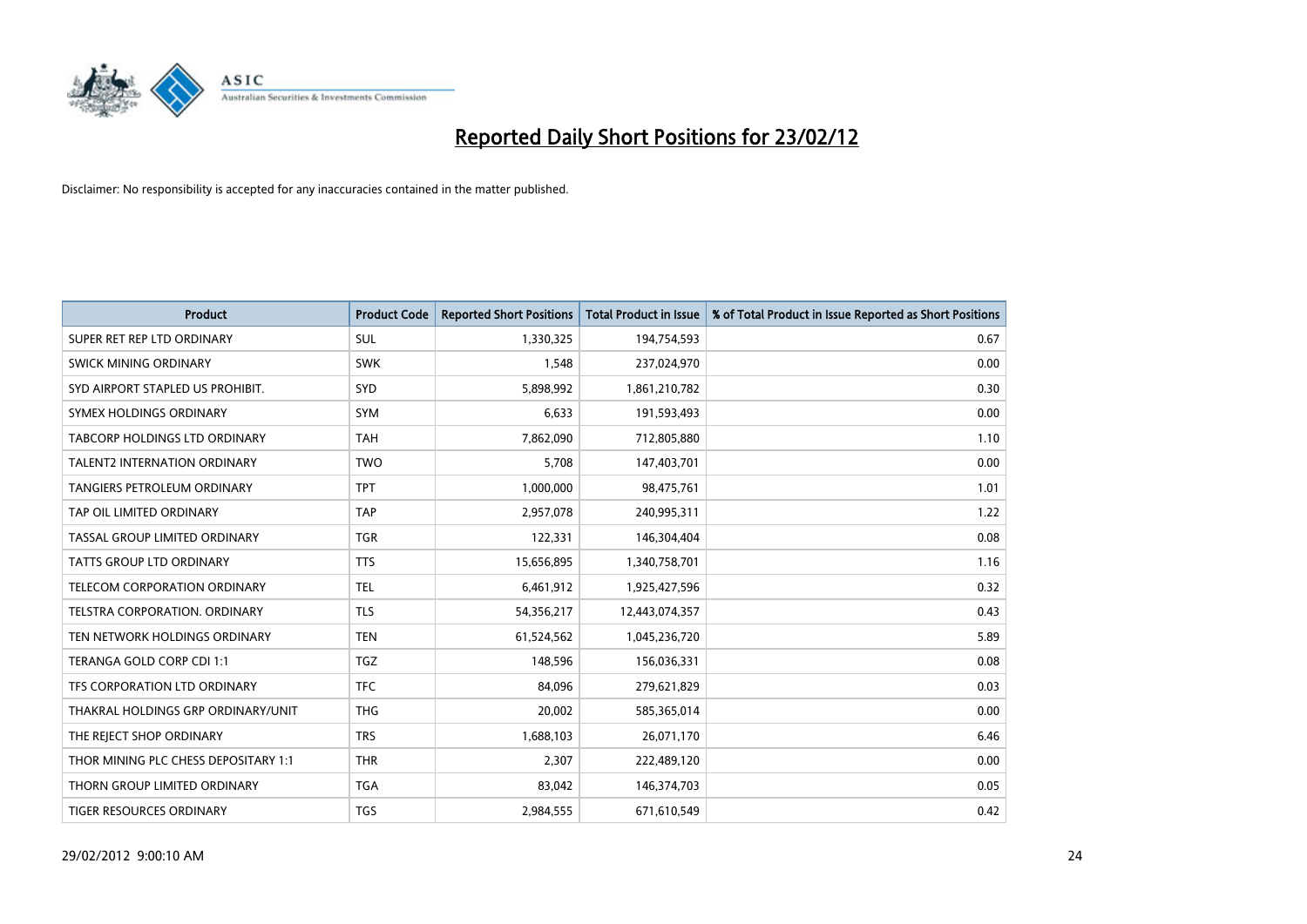

| <b>Product</b>                       | <b>Product Code</b> | <b>Reported Short Positions</b> | <b>Total Product in Issue</b> | % of Total Product in Issue Reported as Short Positions |
|--------------------------------------|---------------------|---------------------------------|-------------------------------|---------------------------------------------------------|
| <b>TISHMAN SPEYER UNITS</b>          | <b>TSO</b>          | 41,524                          | 338,440,904                   | 0.01                                                    |
| TNG LIMITED ORDINARY                 | <b>TNG</b>          | 4,321                           | 344,611,705                   | 0.00                                                    |
| TOLL HOLDINGS LTD ORDINARY           | <b>TOL</b>          | 25,303,753                      | 717,133,875                   | 3.48                                                    |
| TORO ENERGY LIMITED ORDINARY         | <b>TOE</b>          | 35,404                          | 975,436,676                   | 0.00                                                    |
| <b>TOWER LIMITED ORDINARY</b>        | <b>TWR</b>          | 689,519                         | 266,371,322                   | 0.26                                                    |
| TOX FREE SOLUTIONS ORDINARY          | <b>TOX</b>          | 185,780                         | 111,130,608                   | 0.16                                                    |
| TPG TELECOM LIMITED ORDINARY         | <b>TPM</b>          | 2,691,304                       | 793,808,141                   | 0.32                                                    |
| TRADE ME GROUP ORDINARY              | <b>TME</b>          | 645                             | 395,745,510                   | 0.00                                                    |
| <b>TRANSFIELD SERVICES ORDINARY</b>  | <b>TSE</b>          | 3,258,219                       | 544,587,035                   | 0.60                                                    |
| TRANSPACIFIC INDUST, ORDINARY        | <b>TPI</b>          | 5,561,693                       | 1,578,209,025                 | 0.35                                                    |
| TRANSURBAN GROUP TRIPLE STAPLED SEC. | TCL                 | 6,020,588                       | 1,458,321,112                 | 0.40                                                    |
| TREASURY WINE ESTATE ORDINARY        | <b>TWE</b>          | 19,018,137                      | 647,227,144                   | 2.94                                                    |
| TRINITY GROUP STAPLED SECURITIES     | <b>TCQ</b>          | 3,419                           | 193,235,631                   | 0.00                                                    |
| TROY RESOURCES LTD ORDINARY          | <b>TRY</b>          | 441,087                         | 88,879,149                    | 0.49                                                    |
| <b>TZ LIMITED ORDINARY</b>           | <b>TZL</b>          | 16,744                          | 138,356,402                   | 0.01                                                    |
| UGL LIMITED ORDINARY                 | UGL                 | 4,659,455                       | 166,315,038                   | 2.80                                                    |
| UNILIFE CORPORATION CDI 6:1          | <b>UNS</b>          | 211,168                         | 266,559,954                   | 0.07                                                    |
| UNIVERSAL COAL PLC CDI 1:1           | <b>UNV</b>          | 102,483                         | 164,452,674                   | 0.06                                                    |
| <b>UXC LIMITED ORDINARY</b>          | <b>UXC</b>          | 1,180                           | 304,995,791                   | 0.00                                                    |
| <b>VDM GROUP LIMITED ORDINARY</b>    | <b>VMG</b>          | 11,116                          | 933,584,567                   | 0.00                                                    |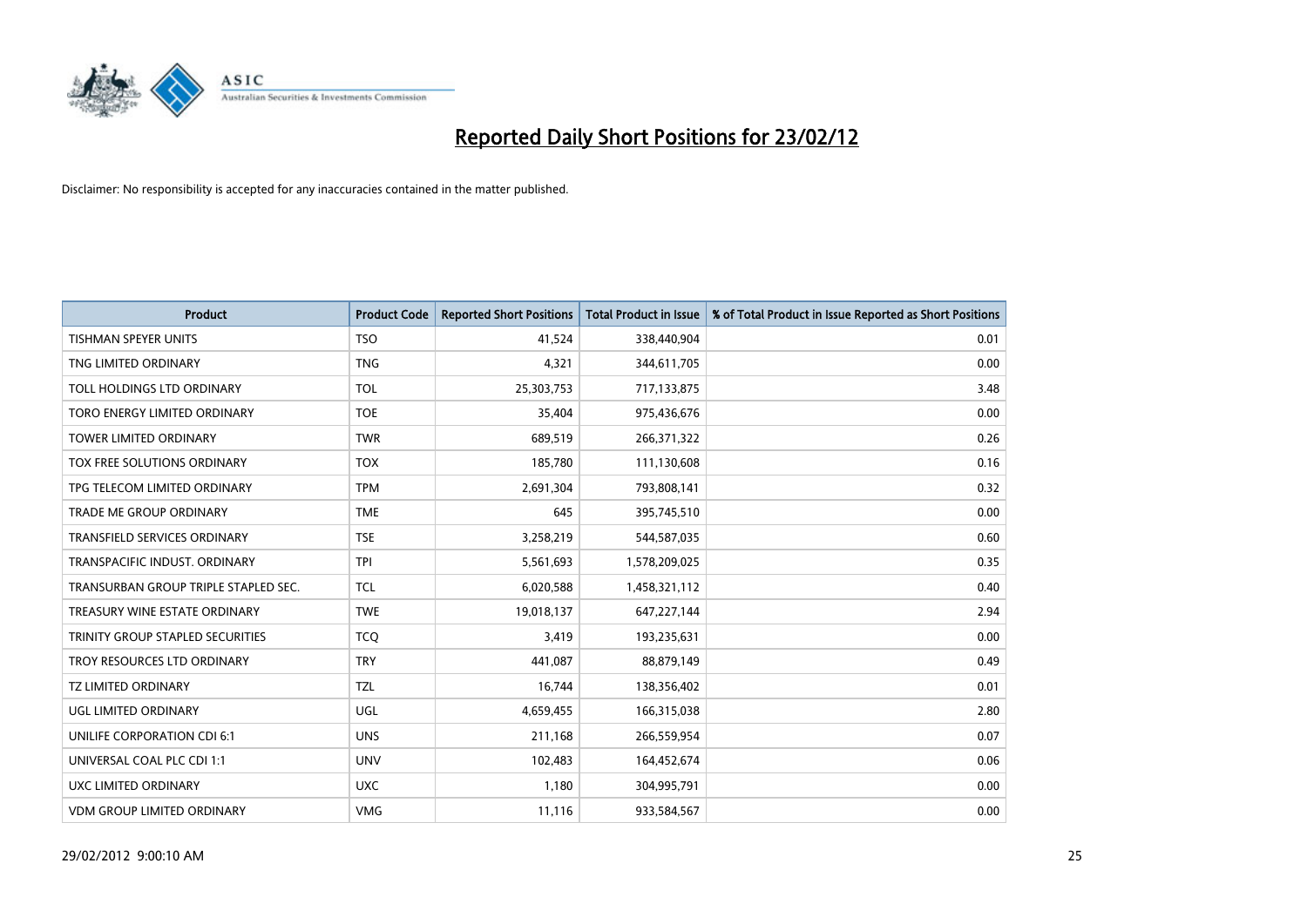

| <b>Product</b>                         | <b>Product Code</b> | <b>Reported Short Positions</b> | <b>Total Product in Issue</b> | % of Total Product in Issue Reported as Short Positions |
|----------------------------------------|---------------------|---------------------------------|-------------------------------|---------------------------------------------------------|
| <b>VENTURE MINERALS ORDINARY</b>       | <b>VMS</b>          | 284,422                         | 231,168,592                   | 0.12                                                    |
| <b>VIEW RESOURCES LTD ORDINARY</b>     | <b>VRE</b>          | 1,760                           | 881,953,670                   | 0.00                                                    |
| <b>VIRGIN AUS HLDG LTD ORDINARY</b>    | <b>VAH</b>          | 8,247,781                       | 2,210,197,600                 | 0.37                                                    |
| <b>VITA GROUP LTD ORDINARY</b>         | <b>VTG</b>          | 75,190                          | 142,499,800                   | 0.05                                                    |
| VITERRA INC CDI 1:1                    | <b>VTA</b>          | 3,828                           | 68,629,939                    | 0.01                                                    |
| <b>VNGD AUS LARGE ETF UNITS</b>        | <b>VLC</b>          | 10,000                          | 160,001                       | 6.25                                                    |
| <b>WATPAC LIMITED ORDINARY</b>         | <b>WTP</b>          | 16,547                          | 184,594,526                   | 0.00                                                    |
| <b>WDS LIMITED ORDINARY</b>            | <b>WDS</b>          | 730                             | 144,740,614                   | 0.00                                                    |
| WEBIET LIMITED ORDINARY                | <b>WEB</b>          | 73,283                          | 72,672,806                    | 0.10                                                    |
| WESFARMERS LIMITED ORDINARY            | <b>WES</b>          | 30,331,272                      | 1,006,470,808                 | 3.01                                                    |
| WESFARMERS LIMITED PARTIALLY PROTECTED | <b>WESN</b>         | 114,017                         | 150,601,354                   | 0.08                                                    |
| <b>WESTERN AREAS NL ORDINARY</b>       | <b>WSA</b>          | 7,790,271                       | 179,735,899                   | 4.33                                                    |
| WESTERN DESERT RES. ORDINARY           | <b>WDR</b>          | 948                             | 208,594,203                   | 0.00                                                    |
| WESTFIELD GROUP ORD/UNIT STAPLED SEC   | <b>WDC</b>          | 17,075,333                      | 2,308,988,539                 | 0.72                                                    |
| WESTFIELD RETAIL TST UNIT STAPLED      | <b>WRT</b>          | 30,436,618                      | 3,054,166,195                 | 0.99                                                    |
| <b>WESTPAC BANKING CORP ORDINARY</b>   | <b>WBC</b>          | 56,344,038                      | 3,054,112,247                 | 1.79                                                    |
| WHITE ENERGY COMPANY ORDINARY          | <b>WEC</b>          | 3,743,081                       | 316,104,241                   | 1.20                                                    |
| WHITEHAVEN COAL ORDINARY               | <b>WHC</b>          | 7,234,767                       | 496,245,083                   | 1.45                                                    |
| WHK GROUP LIMITED ORDINARY             | <b>WHG</b>          | 34,754                          | 265,200,652                   | 0.01                                                    |
| <b>WILDHORSE ENERGY ORDINARY</b>       | <b>WHE</b>          | 26,413                          | 250,928,627                   | 0.01                                                    |